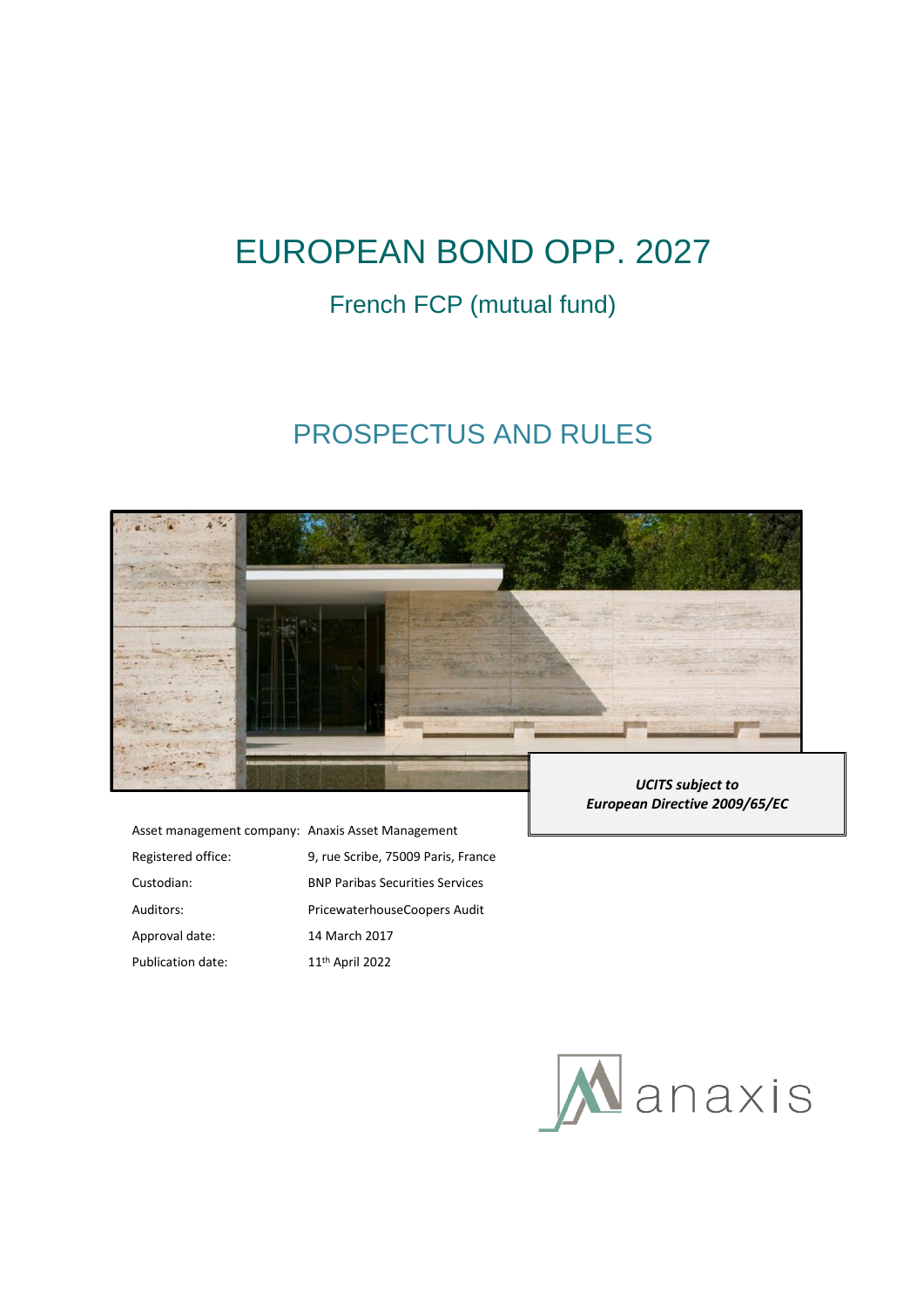

# Table des matières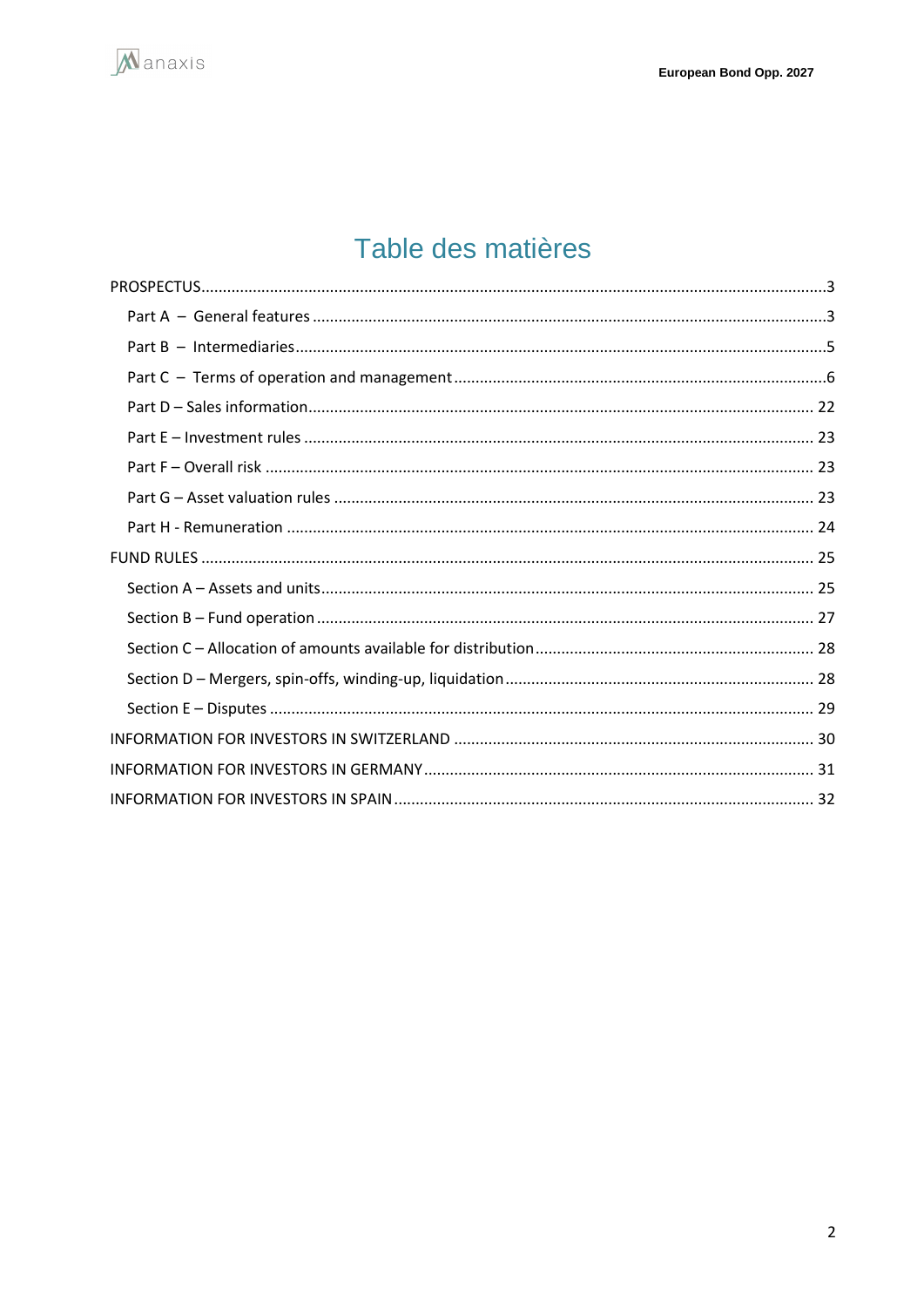<span id="page-2-0"></span>

## **PROSPECTUS**

## EUROPEAN BOND OPP. 2027

*UCITS subject to European Directive 2009/65/EC*

## <span id="page-2-1"></span>Part A – General features

- **Name of UCITS** : European Bond Opp. 2027
- **Legal form and Member State** : FCP (mutual fund) under French law.
- **Date of incorporation and projected term**:

10 may 2017 for a term of 99 years

- **Approval date** : 14 March 2017 by the AMF (French securities regulator)
- **Contact point to obtain the Fund Articles, the latest annual report and the latest periodic report**:

Unitholders can obtain the latest annual and periodic reports within 8 business days of submitting a written request to:

Anaxis Asset Management 9, rue Scribe, 75009 Paris, France Tél : +33 (0)9 73 87 13 20 info@anaxiscapital.com

Any additional information can be obtained from Anaxis Asset Management at this same address.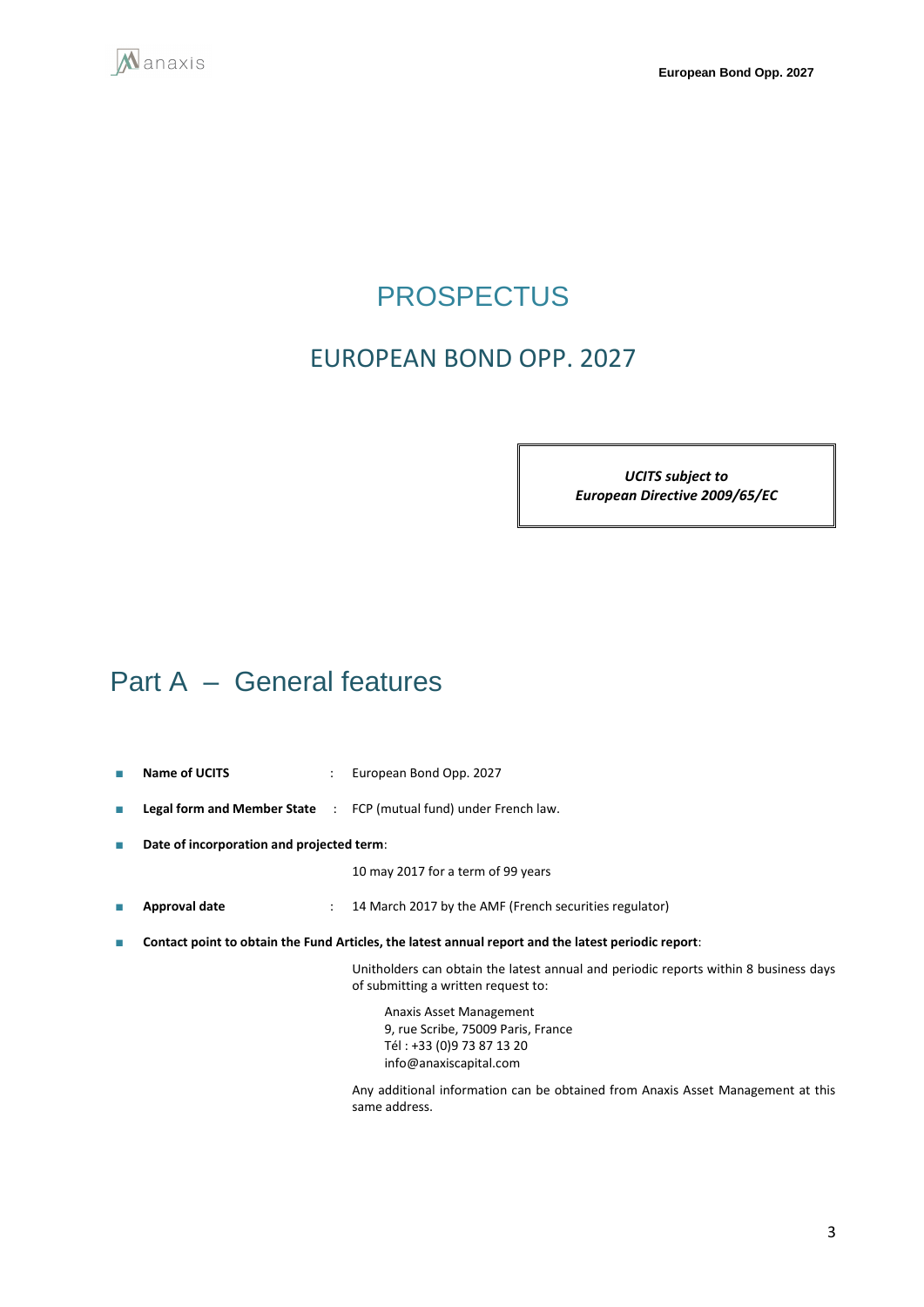

### ■ **Description of the categories of units** :

| Unit           | <b>ISIN Code</b> | <b>Distribution of</b><br>earnings:<br>Net income:<br>Distribution and/or<br>Capitalisation<br>Net realised capital<br>gains: Capitalisation | Currency   | <b>Eligible subscribers</b> | Minimum initial<br>subscription                    |
|----------------|------------------|----------------------------------------------------------------------------------------------------------------------------------------------|------------|-----------------------------|----------------------------------------------------|
| E1             | FR0013221033     | Accumulation                                                                                                                                 | <b>EUR</b> | All subscribers             | One unit with an initial<br>issue price of EUR 100 |
| E <sub>2</sub> | FR0013221041     | Accumulation and/or<br>distribution                                                                                                          | <b>EUR</b> | All subscribers             | One unit with an initial<br>issue price of EUR 100 |
| 1              | FR0013221074     | Accumulation                                                                                                                                 | <b>EUR</b> | All subscribers             | EUR 1 million                                      |
| 12             | FR0013221082     | Accumulation and/or<br>distribution                                                                                                          | <b>EUR</b> | All subscribers             | EUR 1 million                                      |
| U1             | FR0013221058     | Accumulation                                                                                                                                 | <b>USD</b> | All subscribers             | One unit with an initial<br>issue price of USD 100 |
| 11             | FR0013221090     | Accumulation                                                                                                                                 | <b>USD</b> | All subscribers             | USD 1 million                                      |
| S <sub>1</sub> | FR0013221066     | Accumulation                                                                                                                                 | <b>CHF</b> | All subscribers             | One unit with an initial<br>issue price of CHF 100 |
| K1             | FR0013221108     | Accumulation                                                                                                                                 | <b>CHF</b> | All subscribers             | CHF 1 million                                      |

The management company, employees of the management company and the employees of companies affiliated to the management company are exempted from the minimum initial subscription.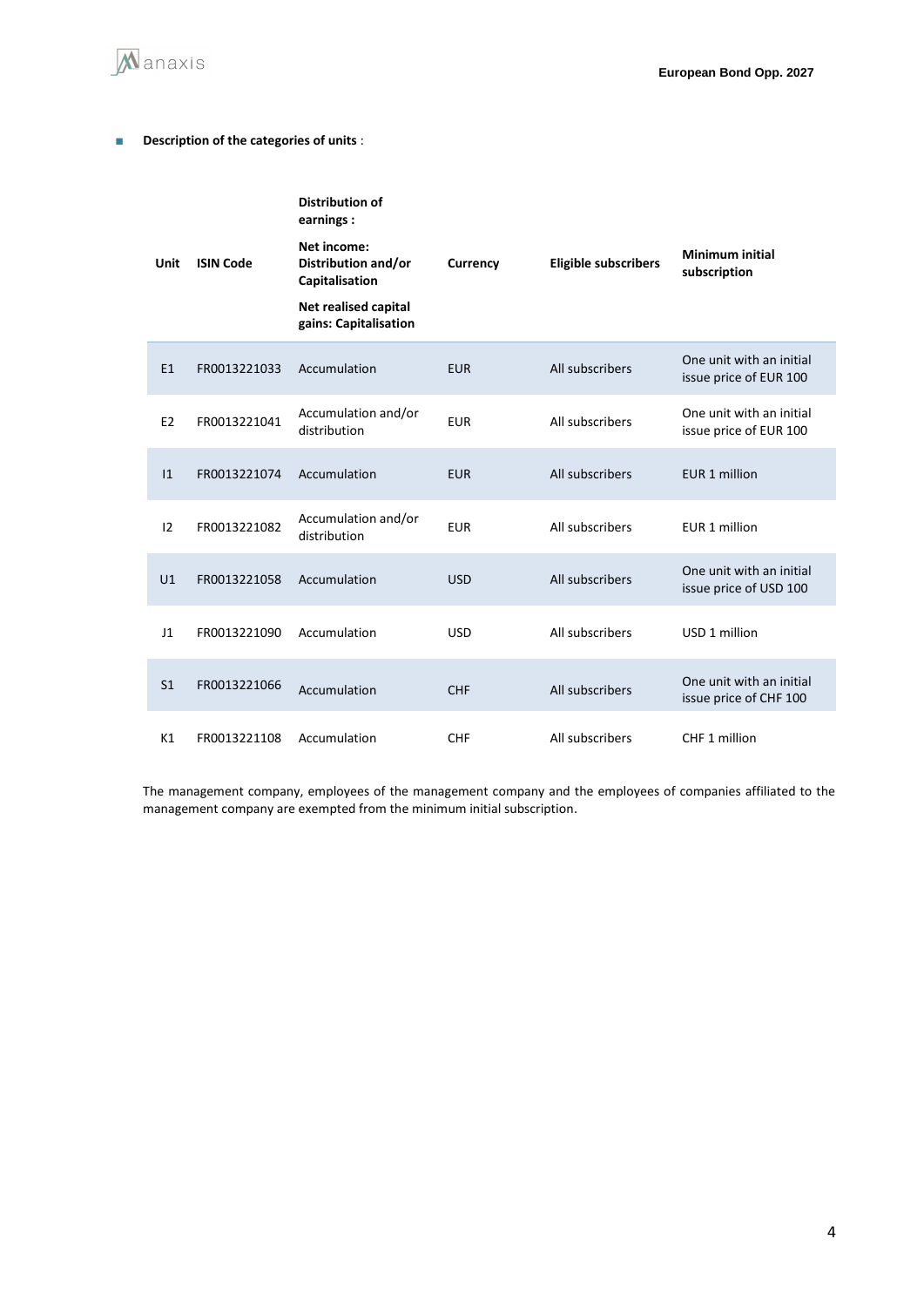

## <span id="page-4-0"></span>Part B – Intermediaries

- Portfolio management company: Anaxis Asset Management S.A.S. A portfolio management company accredited by the AMF under number GP10000030. 9, rue Scribe, 75009 Paris, France **Depositary bank and custodian : BNP Paribas Securities Services S.C.A.** 
	- A credit institution accredited by the ACPR (French prudential supervisory and resolution authority).

#### Postal address

Grands Moulins de Pantin, 9, rue du Débarcadère, 93500 Pantin, France

#### Registered office

3, rue d'Antin, 75002 Paris, France

#### Responsibilities of the depository bank

The depositary bank and custodian carries out the following duties: control of the compliance of the investment decisions made by the management company (as defined under article 22.3 of the UCITS 5 Directive), monitoring of the cash flows of the UCITS (as defined under article 22.4), custody of the assets of the UCITS (as defined under article 22.5) and, in general, any duties required of it under the laws and regulations in force.

#### Potential conflicts of interest

Potential conflicts of interest may arise as Anaxis Asset Management has a commercial relationship with BNP Paribas Services alongside its appointment as depositary (BNP Paribas Securities Services, by delegation from the management company, calculates the net asset value of the UCITS). In order to manage such situations as this, the depositary has implemented and regularly updates a conflict of interest management policy, with the aim of:

- Identifying and analysing potential conflicts of interest;
- Recording, managing and monitoring conflicts of interest. To that end, the depository relies on the permanent measures put in place in order to manage conflicts of interest, such as the distribution of tasks, the separation of hierarchical and operational lines, the monitoring of internal lists of insiders and the use of dedicated IT environments. In addition, on a case-by-case basis, the depository implements appropriate preventive measures such as the creation of ad hoc monitoring lists, the creation of new Chinese walls, or the verification that transactions are properly processed and/or that the relevant client is informed. In certain circumstances, the depository may refuse to manage activities which could lead to conflicts of interest.

#### Delegation of functions

The depositary is responsible for the safekeeping of assets (as defined in article 22(5) of Directive 2009/65/EC, as amended by Directive 2014/91/EU). In order to offer services linked to the safekeeping of assets in a large number of countries, enabling the UCITS to achieve its investment objectives, BNP Paribas Securities Services SCA has appointed sub-depositaries in countries where BNP Paribas Securities Services CA has no local presence. These entities are listed on the following website:

http://securities.bnpparibas.com/solutions/asset-fund-services/depositary-bank-ndtrustee-serv.html

The appointment and monitoring process for sub-depositaries adheres to the highest quality standards, including the management of potential conflicts of interest which may arise as a result of these appointments.

Up-to-date information relating to the above points will be sent to investors upon request.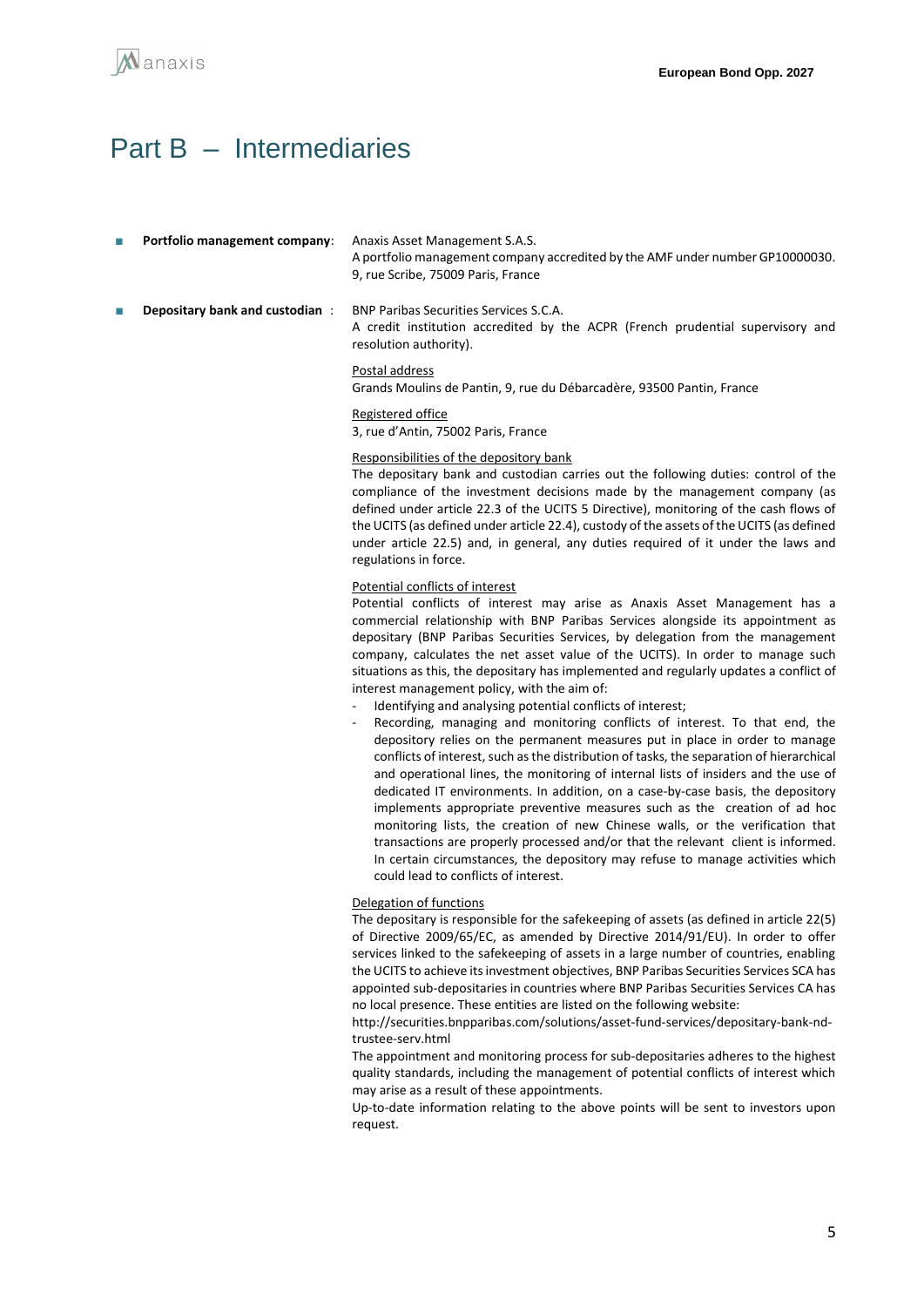| П | <b>Statutory auditor</b>     |                | PricewaterhouseCoopers Audit<br>Represented by Mr Frédéric Sellam<br>63, rue de Villiers, 92200 Neuilly-sur-Seine, France                                 |
|---|------------------------------|----------------|-----------------------------------------------------------------------------------------------------------------------------------------------------------|
|   | <b>Promoters</b>             |                | 1. Anaxis Asset Management S.A.S.<br>9, rue Scribe, 75009 Paris, France<br>2. Its Swiss counterpart Anaxis S.A.                                           |
|   |                              |                | 19, rue du Mont-Blanc, 1201 Geneva, Switzerland                                                                                                           |
|   | Delegate accounting manager  | $\mathbb{R}^2$ | <b>BNP Paribas Securities Services S.C.A.</b>                                                                                                             |
|   |                              |                | Postal address<br>Grands Moulins de Pantin, 9, rue du Débarcadère, 93500 Pantin, France                                                                   |
|   |                              |                | Registered office<br>3, rue d'Antin, 75002 Paris, France                                                                                                  |
|   |                              |                | The delegate accounting manager administrates the fund (accounting, calculating net<br>asset values) and is responsible for middle office functions.      |
|   | <b>Orders centralised by</b> |                | Identity of institution in charge of receiving subscription and redemption orders                                                                         |
|   |                              |                | <b>BNP Paribas Securities Services S.C.A.</b><br>A credit institution accredited by the ACPR (French prudential supervisory and<br>resolution authority). |
|   |                              |                | Postal address<br>Grands Moulins de Pantin, 9, rue du Débarcadère, 93500 Pantin, France                                                                   |
|   |                              |                | Registered office<br>3, rue d'Antin, 75002 Paris, France                                                                                                  |

# <span id="page-5-0"></span>Part C – Terms of operation and management

## 1. General features

| Type of rights attached to units: |                      | Each unit represents an interest in the fund's assets is proportion to the number of<br>units held.                                                                                                                                                                                                                                                                                                            |  |  |
|-----------------------------------|----------------------|----------------------------------------------------------------------------------------------------------------------------------------------------------------------------------------------------------------------------------------------------------------------------------------------------------------------------------------------------------------------------------------------------------------|--|--|
| <b>Management of liabilities</b>  |                      | All units are bearer units. No register is maintained. BNP Paribas Securities Services is<br>responsible for the administration of the issuer's account. The fund is admitted for<br>trading on Euroclear France.                                                                                                                                                                                              |  |  |
| Voting rights                     | $\ddot{\phantom{a}}$ | As the fund is a co-ownership of marketable securities, there are no voting rights<br>attached to the units. Decisions are taken by the portfolio management company.<br>However, notification of any amendments to the operation of the fund is given to the<br>unitholders either individually, via the press, or by any other method that complies<br>with AMF Instruction No. 2011-19 of 21 December 2011. |  |  |
| Form of units                     |                      | All units are bearer units.                                                                                                                                                                                                                                                                                                                                                                                    |  |  |
| <b>Fractions of units</b>         |                      | Ten-thousandths of units.                                                                                                                                                                                                                                                                                                                                                                                      |  |  |
| <b>Balance sheet date</b>         |                      | Last trading day in December.                                                                                                                                                                                                                                                                                                                                                                                  |  |  |
| First financial year              |                      | The balance sheet date of the first financial year is 31 December 2017.                                                                                                                                                                                                                                                                                                                                        |  |  |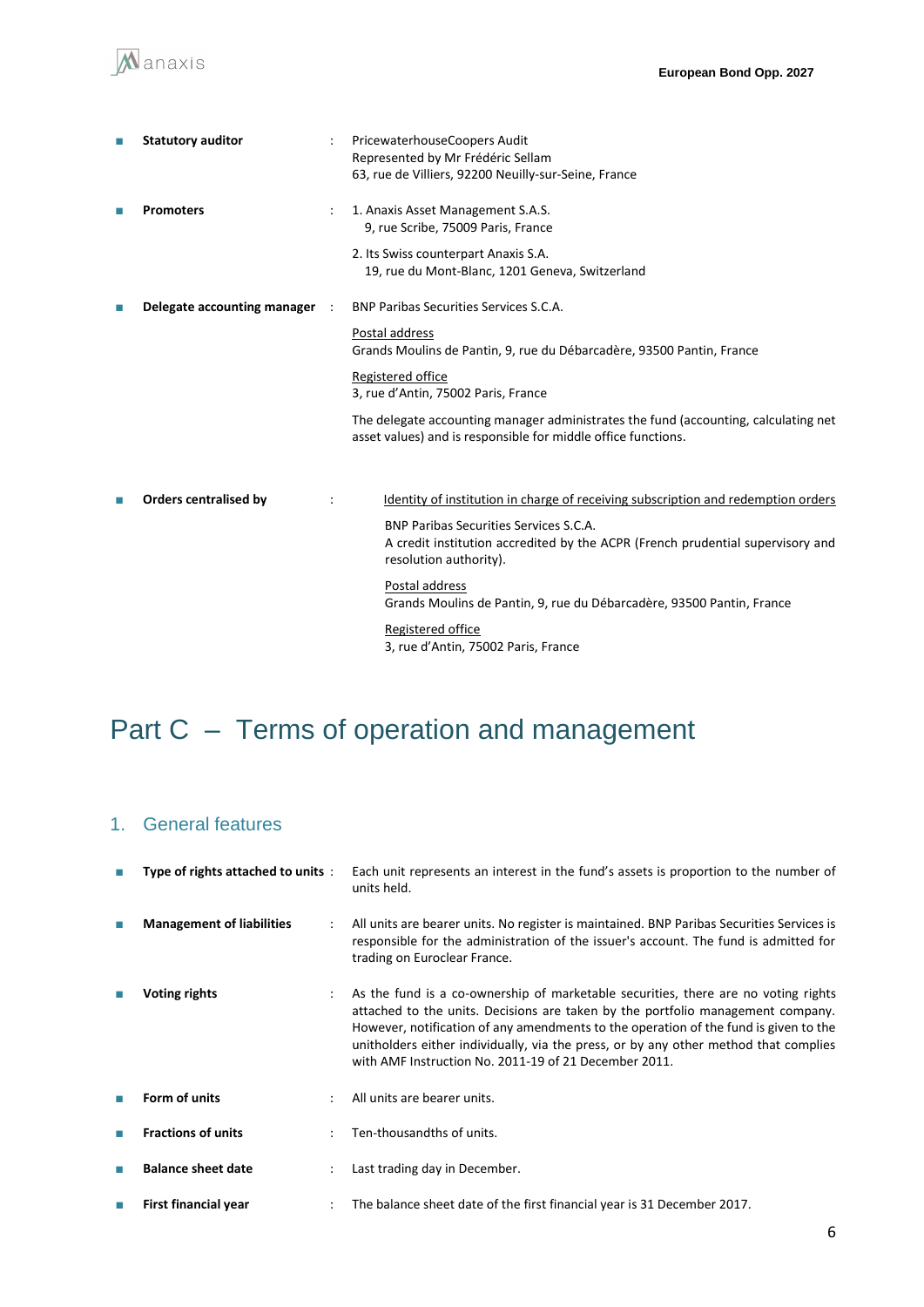- 
- **Taxation** : As mutual funds are without legal personality, they are not subject to corporate tax. Unitholders are taxed as if they were direct owners of a share of the assets, according to the tax scheme applicable to them. Any capital gains and earnings generated from ownership of fund units may be subject to tax. The applicable tax scheme depends on each investor's individual situation and tax residence, as well as the fund's investment jurisdiction. Investors are advised to contact their usual advisor to learn about the conditions applicable to their personal situation.

INFORMATION ON THE FOREIGN ACCOUNT TAX COMPLIANCE ACT

In accordance with the provisions of the Foreign Account Tax Compliance Act (FATCA), which took effect on 1 July 2014, where the UCITS invests directly or indirectly in US assets, the income generated from these investments may be subject to a 30% withholding tax. In order to avoid payment of the 30% withholding tax, France and the US entered into an intergovernmental agreement under which foreign financial institutions undertake to establish a procedure for identifying direct or indirect investors that are US persons and to transmit certain information on these investors to the French tax authority, which in turn provides this information to the US Internal Revenue Service. As a foreign financial institution, the UCITS undertakes to comply with FATCA and to take any measures subject to the above-mentioned intergovernmental agreement.

### 2. Specific terms and conditions

| ш | <b>ISIN codes</b> | E1 units |                      | FR0013221033 |
|---|-------------------|----------|----------------------|--------------|
|   |                   | E2 units | $\ddot{\phantom{0}}$ | FR0013221041 |
|   |                   | 11 units |                      | FR0013221074 |
|   |                   | 12 units | $\ddot{\cdot}$       | FR0013221082 |
|   |                   | U1 units |                      | FR0013221058 |
|   |                   | J1 units | $\ddot{\cdot}$       | FR0013221090 |
|   |                   | S1 units | $\ddot{\phantom{a}}$ | FR0013221066 |
|   |                   | K1 units | $\ddot{\cdot}$       | FR0013221108 |
|   |                   |          |                      |              |

**Investment objective** : The objective of the Fund is to achieve, over the recommended investment period until 31 December 2027, an annualised performance after fees above that of the performance of the German federal bond with maturity 15/11/2027 (ISIN code DE0001102523).

> For an investment in US dollar, the objective is to achieve over the recommended investment period until 31 December 2027, an annualised performance after fees above that of the performance of the US federal bond with maturity 15/11/2027 (ISIN code US9128283F58).

> For an investment in Swiss franc, the objective is to achieve over the recommended investment period until 31 December 2027, an annualised performance after fees above that of performance of the Swiss federal bond with maturity 27/06/2027 (ISIN code CH0031835561).

> The investment objective defined for each category of units takes into account current expenses, the estimated default risk and the cost of currency hedging. It is based on market assumptions made by the management company. It is not a promise of return and does not include all events of default.

> The investment objective is conditional upon investment in companies which stand out for their active approach to sustainable development and their commitment to putting in place policies that are compatible with the issues at stake in climate-related and environmental regulation. The investment management activity aims to contribute significantly to the efforts required to achieve the long-term global warming objectives of the Paris Agreement. The aim is to limit the increase in the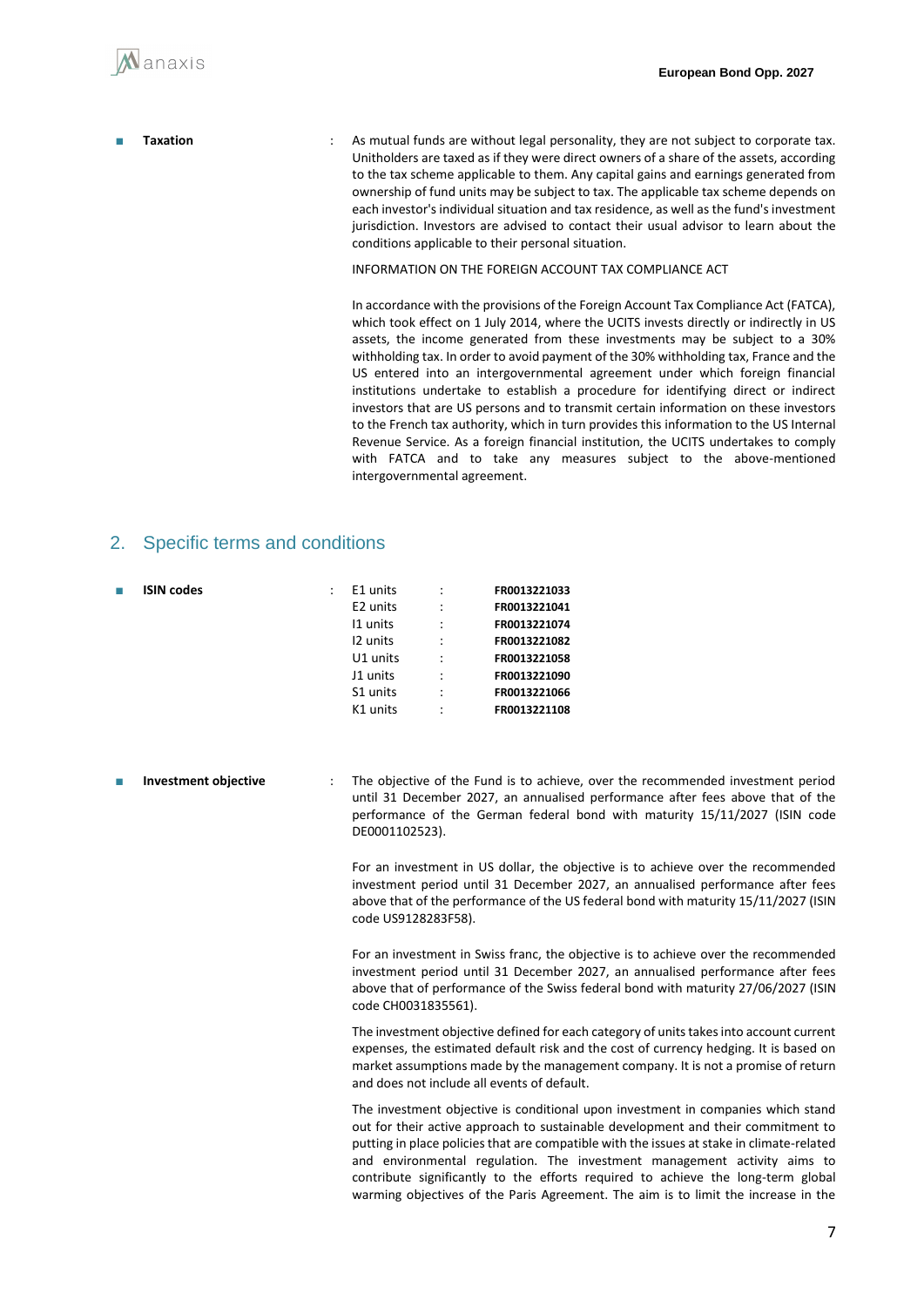global average temperature at the end of the century to well below 2°C above pre‐ industrial levels and to pursue efforts to limit the temperature increase to 1.5°C.

In practical terms, Anaxis Asset Management wishes to reduce the overall carbon intensity of the investments under management by 7.5% per year on average until 2030, to set itself on a trajectory from the outset to achieve carbon neutrality in 2050. The reference level is that measured at the end of 2018 in the management of emerging bonds held by Anaxis Asset Management. This extra-financial objective complies with the provisions of Article 9 of the SFDR.

The emissions considered are those falling within scopes 1 and 2. These emissions are direct emissions from owned or controlled sources (scope 1) or emissions relating to the consumption of energy (electricity, steam, heat, and cooling) needed to make the products or provide the services offered (scope 2). Due to a lack of sufficient representative data, indirect emissions (scope 3) generated by the production of goods and raw materials acquired (upstream) or by clients using the products (downstream) are not considered at this stage.

- Benchmark index : The Fund does not seek to replicate or outperform a representative index of the US private bond market. Indeed, it implements an investment approach which does not correspond any index. In particular:
	- The fund is managed according to a fixed maturity;
	- The fund does not invest in financial sector issuers;
	- The fund may hold securities of various credit ratings;
	- For a given credit quality, the fund favours issuers offering a good visibility, according to our analysis;
	- As a consequence, the fund often has higher allocations to certain sectors considered to be less cyclical.

In terms of greenhouse gas emissions, the fund does not use a benchmark representing its overall investment universe because this universe is extremely large and, at this stage, the required data are not published by companies in sufficient quantity. The efforts made to achieve the sustainable investment objective relate to the climate policies of the selected issuers. In this process, the management team applies appropriate criteria, such as the existence of objectives, policies, investment plans, reliable publications, and tangible results.

#### **Investment strategy**

a. *Description of strategies use :* The investment objective must be achieved by the active and discretionary management of a portfolio comprised predominantly of European corporate bonds.

#### Investment strategy in reference to the 31 December 2027 maturity

The fund is managed according to a maturity set at 31 December 2027. The aim of the investment strategy is to build a portfolio with the best possible balance between the return achieved, the risk of potential default and the probability of a capital loss due to market fluctuations over the recommended investment period. The composition of the portfolio will therefore be adapted over time according to the residual investment period.

The portfolio's sensitivity is expected to decrease over the years. However, some of the securities held may have a maturity date falling after 31 December 2027. Furthermore, a high level of bond investment may be maintained until the liquidation of the portfolio. This liquidation will take place a few weeks prior to maturity, at a rate to be determined according to market conditions at the time.

By 31/12/2027 at the latest, the fund will be managed on the money market in reference to the average money market rate. The fund may, after obtaining approval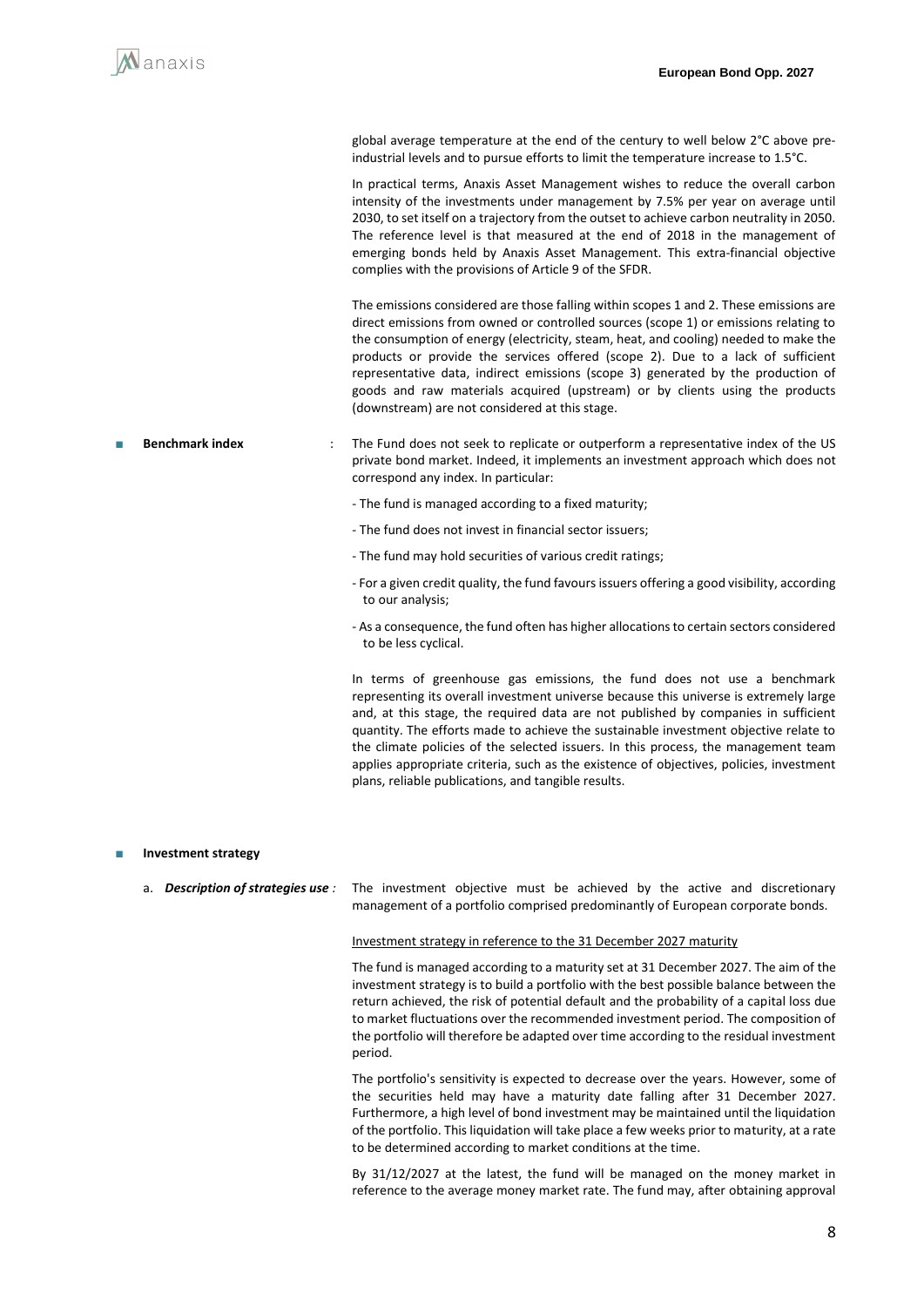from the AMF (French securities regulator) and notifying the unitholders, opt to wind up, implement a new investment strategy or merge with another UCITS.

#### General approach

The investment strategy is based first and foremost on an extensive fundamental analysis of European corporate bonds and on the construction of a robust and diversified allocation based on the selection of individual bonds each for their own merits, including consideration of ESG criteria. The fund is actively managed but does not seek to capture short-term market trends.

#### Financial analysis

The investment strategy assesses the issuer's financial solidity, development outlook and sensitivity to economic conditions, the liquidity of available issues and their legal characteristics. This analysis aims to identify the most attractive securities. It includes a comparative approach between similar securities in terms of issuer, sector, maturity, subordination rank, etc.

The financial analysis studies the business model and strategy of companies in order to determine their strengths and weaknesses. The management team aims at forecasting how activity, incomes, cash flows or financial leverage will evolve, according to the competitive environment of the companies, their market growth, the quality of their products, as well as their cost structure.

The management team also assesses the composition of the balance sheet, the assets quality, the debtors' guarantees, the expected support from unitholders, the refinancing needs, the access to capital markets, etc.

#### Sustainable investment strategy

Financial analysis is supplemented by an extra-financial analysis combining the following six components:

1. Exclusions. Anaxis Asset Management excludes companies operating in the fossil fuels or nuclear energy sectors, as well as the weapons, tobacco and GMO sectors. Furthermore, we exclude companies with significant activities in the field of plastic packaging or pesticides due to their adverse impact on the sustainability objectives of the European Union. The major areas of concern are pollution as well as damage to ecosystems, to biodiversity and to aquatic resources.

2. Environment. Anaxis Asset Management assesses bond issuers on the basis of their environmental policies and their commitment to the transition to greenhouse gas neutrality. Companies are rated and assigned scores. The criteria applied are all the more stringent the more likely a company's activity is to affect the environment or the climate, as is the case in the fields of transport or cement production. The approach followed favours the selection of companies using the best efforts in their field.

3. Aquatic environments. In addition to its commitment to climate action, the management company applies an environmental policy aiming at protecting aquatic environments and water resources. This topic relates also to food security, public health and biodiversity preservation (without covering all their aspects). Aquatic environments are especially fragile and poorly protected by national policies. Accordingly, Anaxis Asset Management identifies economic activities that are likely to have a strong impact on aquatic environments, fisheries resources, the quantity and quality of available water reserves, access to drinking water or other water-related issues. Investments in companies operating in these sensitive fields are subject to specific rating criteria on a best efforts basis.

4. Social responsibility. Anaxis Asset Management ensures that the companies selected comply with ethical standards of human rights and social responsibility. The principles of the UN Global Compact act as a guide for this analysis. The approach is to exclude companies which engage in practices deemed to be unacceptable.

5. Governance. Governance is part of the risk analysis performed by the management team. To this end, the analyst relies on a table of factors enabling him/her to identify the major risks associated with the issuer and to assess their severity. Since the fund focuses on bond markets, the governance factors used take the creditor's perspective.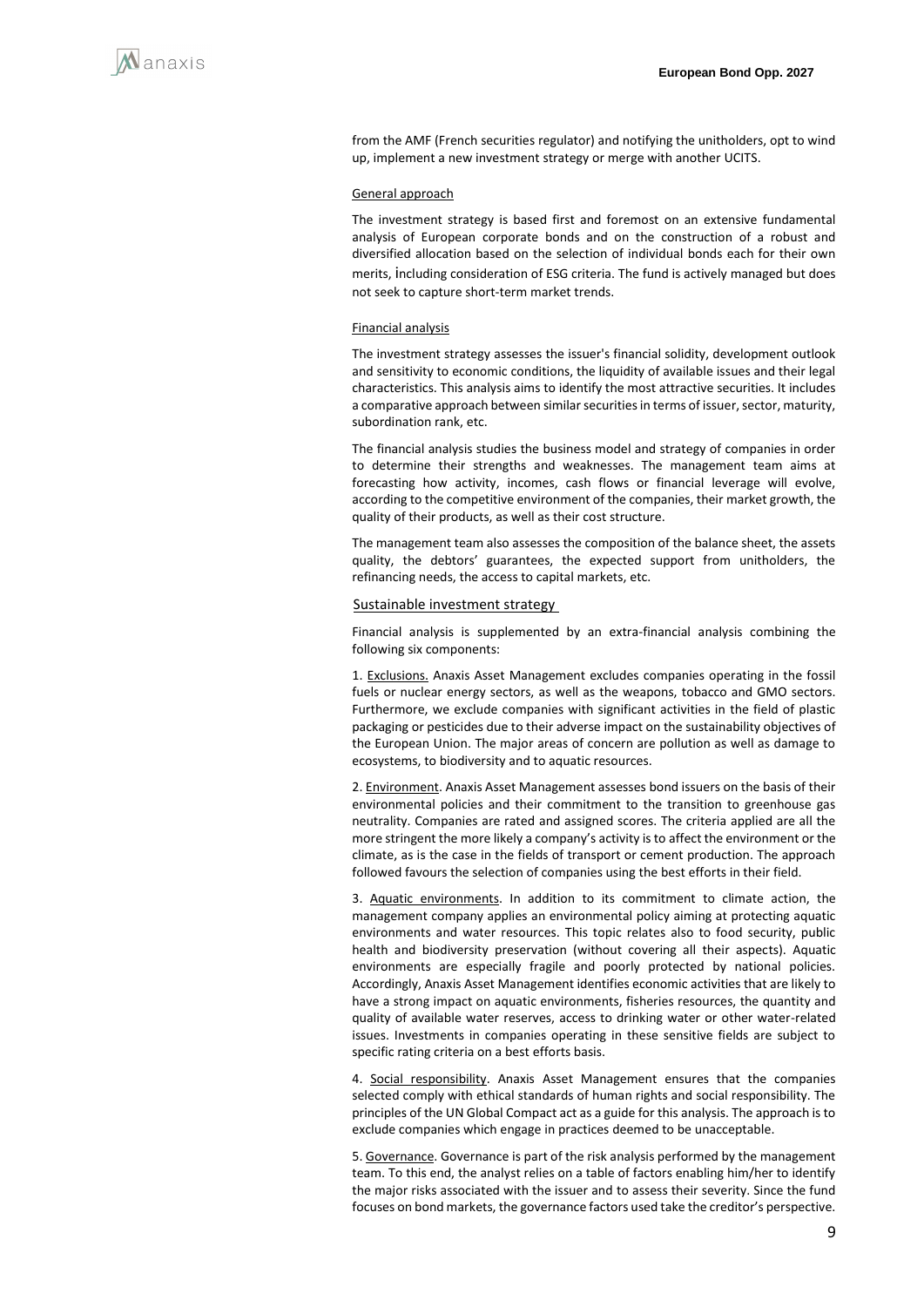

The approach taken here prioritises the best practices in each sector (so-called "bestin-class approach").

6. Controversies. Anaxis Asset Management monitors the controversies affecting the issuers in the fund's portfolio. The management company makes use of published reports and information gathered from numerous sources. Public inquiries, legal actions and serious events are impartially analysed by the ethics committee of the management company. Controversies are assessed according to their severity, their impact, their frequency, and the response given by the relevant company. If a company is excluded from the fund's portfolio due to controversy, the exclusion is set for a defined period.

#### **Examples of criteria**

Below are some examples of criteria, including, but not limited, to:

Environmental criteria: (i) greenhouse gas intensity (measured in tonnes of emissions, in CO2 equivalent as a proportion of a company's revenues), (ii) the commitment to a credible emissions reduction policy compatible with the objectives of the Paris Agreement. In some cases, the analysis may also assess the intensity by reference to a physical unit, depending on the sector involved; e.g., kilometres travelled or tonne of cement produced.

Water-related criteria: (i) water consumption, (ii) discharge of untreated wastewater.

Social criteria: (I) a company's links with authoritarian regimes, (ii) compliance with the UN Global Compact in terms of human rights, workers' rights, environment and anti-corruption.

Governance criteria: (i) financial transparency, (ii) independence of company officers and directors, (iii) legitimacy of intragroup relationships, (iv) existence of financial leverage objectives, (v) no initiatives detrimental to creditors.

#### **Adverse impact in terms of sustainability**

Assessment of the fund's impact is based on available data, while focussing specifically on environment and then applying a method of analysis intended to ensure that the investments selected do not significantly prejudice the environmental objectives. Regarding social and governance factors, the scores applied in selecting securities will eventually enable the management company to assign an overall score to the portfolio and to monitor the portfolio's movements.

However, from a regulatory perspective, the management company should not be seen as taking into account the adverse impact of investment decisions on sustainability factors. Indeed, the regulation will require the application of a whole set of technical criteria requiring precise and detailed information from the bond issuers making up the fund's portfolio. However, only a small fraction of the issuers within the investment universe are currently able to provide the required information.

#### **Comprehensiveness and selectivity**

The extra-financial analysis implemented by the management company encompasses most of the assets of the fund; i.e., over 90% of the portfolio value. The various steps described above enable the fund to exclude at least one issuer in five.

Given the very broad spectrum of diversification available to the fund, both in terms of issuer classes and geographical areas, there is an extremely large number of bonds (that is, thousands) that are potentially eligible. In order to evaluate the selectivity of the sustainable investment process, particular attention is given to high-yield bonds denominated in euro or US dollars. The spectrum of relevant credit ratings ranges from CCC- to BB+, or equivalent, according to Standard & Poor's ratings scale. Although the fund may invest outside these asset classes, the management company favours the selection of securities of this type and expects them to predominate the asset allocation under normal circumstances. Therefore, the selectivity analysis of the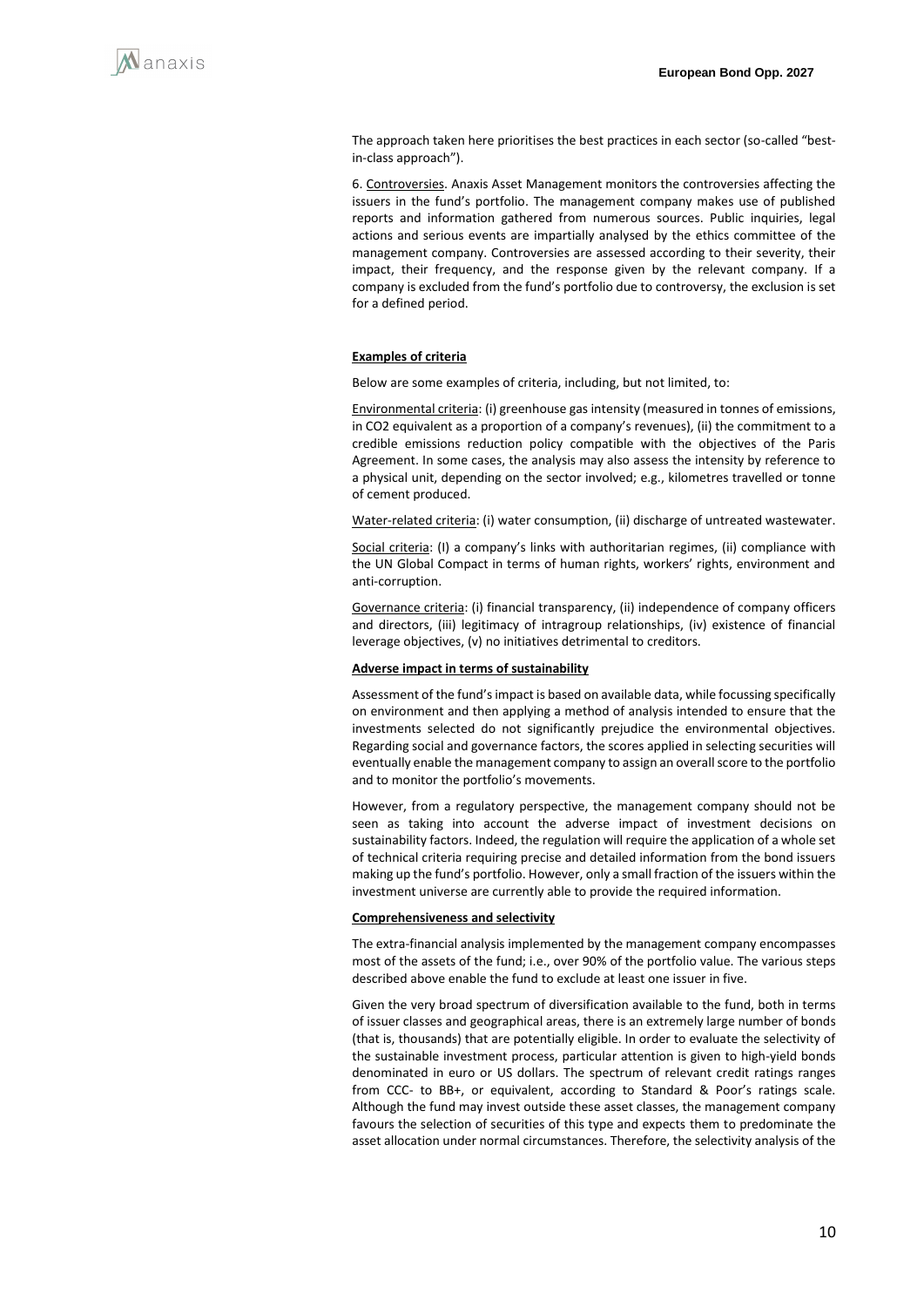

segment described above can be considered sufficiently representative of the sustainability strategy implemented by the management company.

Some sovereign bonds are eligible, but they are selected for investment in exceptional cases only, for the purpose of risk reduction when the management company considers that circumstances so require. The investment management activity favours the selection of corporate bonds, so that a lack of information on the national climate impact does not raise any practical difficulty.

In the event that an issuer no longer meets the sustainability criteria set by the management company, the securities position held in this issuer should be sold within 4 months, in the best interests of the unitholders.

#### **Impact of sustainability risks**

The management company considers that sustainability risks may affect the performance of the fund by reducing the credit quality of some issuers or by diminishing available sources of financing. Sustainability risks arise chiefly from climatic events (risks called "physical risks") and from the necessity for these companies to swiftly adapt to changes (risks called "transition risks"). Social aspects (human rights, discrimination, labour relations, accident prevention, etc.) or governance deficiencies may also result in sustainability risks. That is why the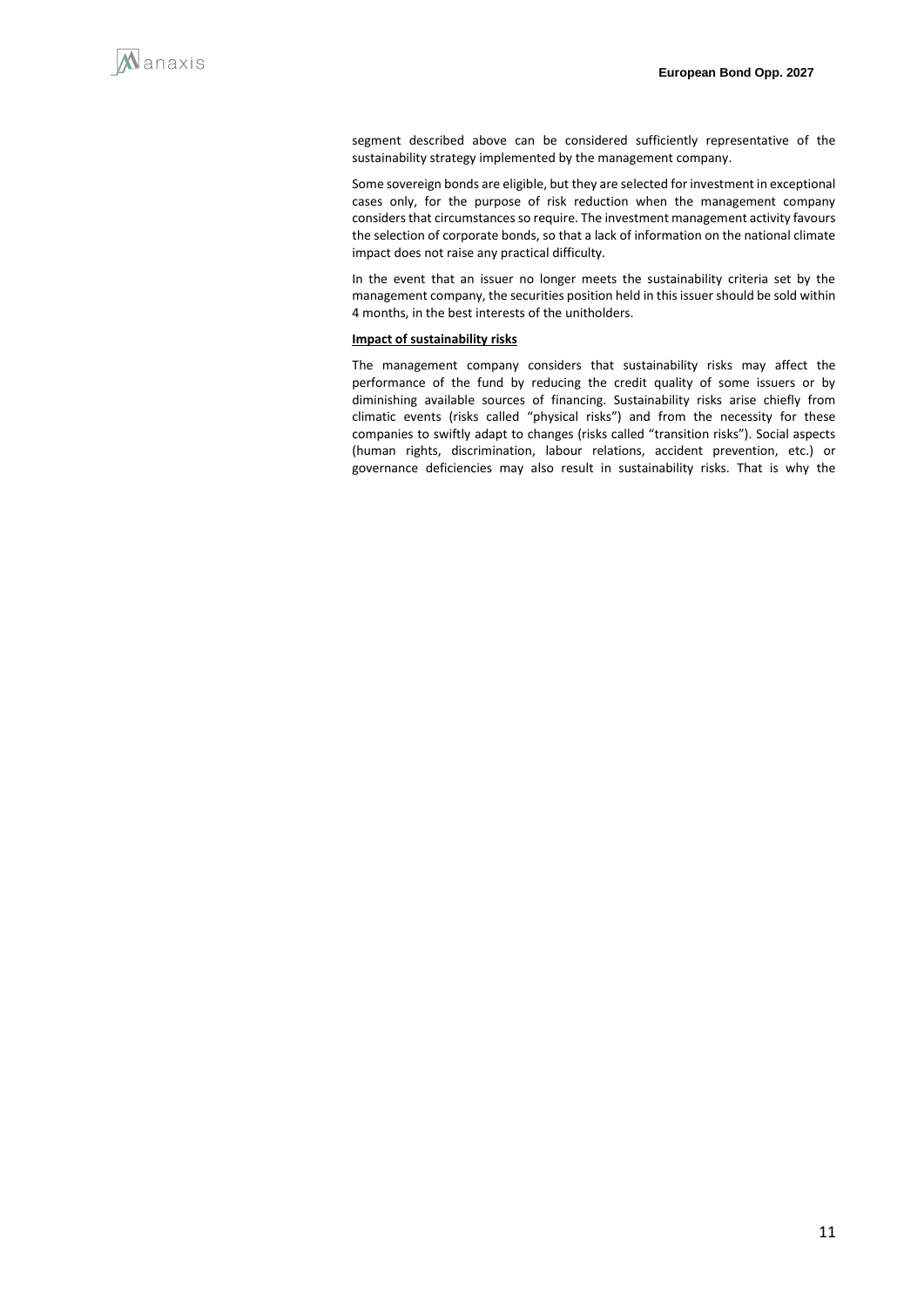management company has incorporated in its investment selection process the sustainability factors which it believes to be the most significant.

#### **Methodological limitations of the sustainability approach**

- The analysis is based primarily upon information supplied by the companies. Figures are not always audited. Methodologies and scopes selected for use can vary, making comparisons and aggregations questionable.

 $-$  In some cases, it is necessary to use assumptions or estimates; for instance, when data on greenhouse gas emissions are not available or as yet incomplete.

- Too few data are available to date to assess indirect greenhouse gas emissions; for instance, those relating to the use of products or services provided by companies (scope 3).

- Some assessment criteria are based upon forecasts, commitments or strategies published by companies. Achievements can turn out to be very different.

- Some criteria are based upon procedures or internal policies published by companies. It is possible that these procedures and policies are only applied partially or not at all.

- Some information may not be recent enough to reflect the current situation of a relevant company; for instance, when this information stems from an annual report or when material changes have occurred within this company.

- An analysis, even a thorough one, may not be able to anticipate a controversy or a future event that might have a material adverse impact.

#### **Alignment with the European Taxonomy**

As the vast majority of companies have not started to publish their data in terms of alignment with the taxonomy, we are not able to provide a percentage of alignment of investments with the taxonomy.

#### **Clarifications on the sector exclusion policy**

Nature of ESG criteria. The objective of our sector exclusion policy is to exclude from the portfolios' investment universe certain issuers whose business is not compatible with our goal of preserving the natural environment and improving public health.

Exclusion list. Our policy aims to have a significant impact on financial flows. Our policy targets businesses associated with fossil fuels, nuclear power, polluting products, weapons, tobacco and GMOs. The Anaxis exclusion list is represented below.

 $-$  Fossil fuels: exploration, production, refining and transport of coal, oil, natural gas and other fossil fuels; fossil fuel-based electricity production; associated activities (equipment, transport, distribution, storage, etc.); new projects in coal or in unconventional sectors (shale gas, oil sand, hydraulic fracturing, drilling in the Arctic or deep-water drilling).

- Nuclear: uranium mines, enrichment of fissile material and nuclear energy production.

- Polluting industries: production of fertilisers, weed killers, insecticides, fungicides and production of plastic packaging.

⎯ Weapons: production of weapons, munitions and military equipment, manufacturing of planes, ships, tanks and military vehicles; activities associated with the design, trade or use of this equipment; law enforcement services or military surveillance by private companies.

Exclusion thresholds. A company is excluded from the fund's portfolio if the turnover generated in non-compliant sectors exceeds a predefined threshold. This threshold is 5% for fossil energy, nuclear and tobacco. It is 10% for weapons and 20% for the other excluded activities. However, the management company has no tolerance for companies developing new projects in coal or in unconventional fossil energy. Our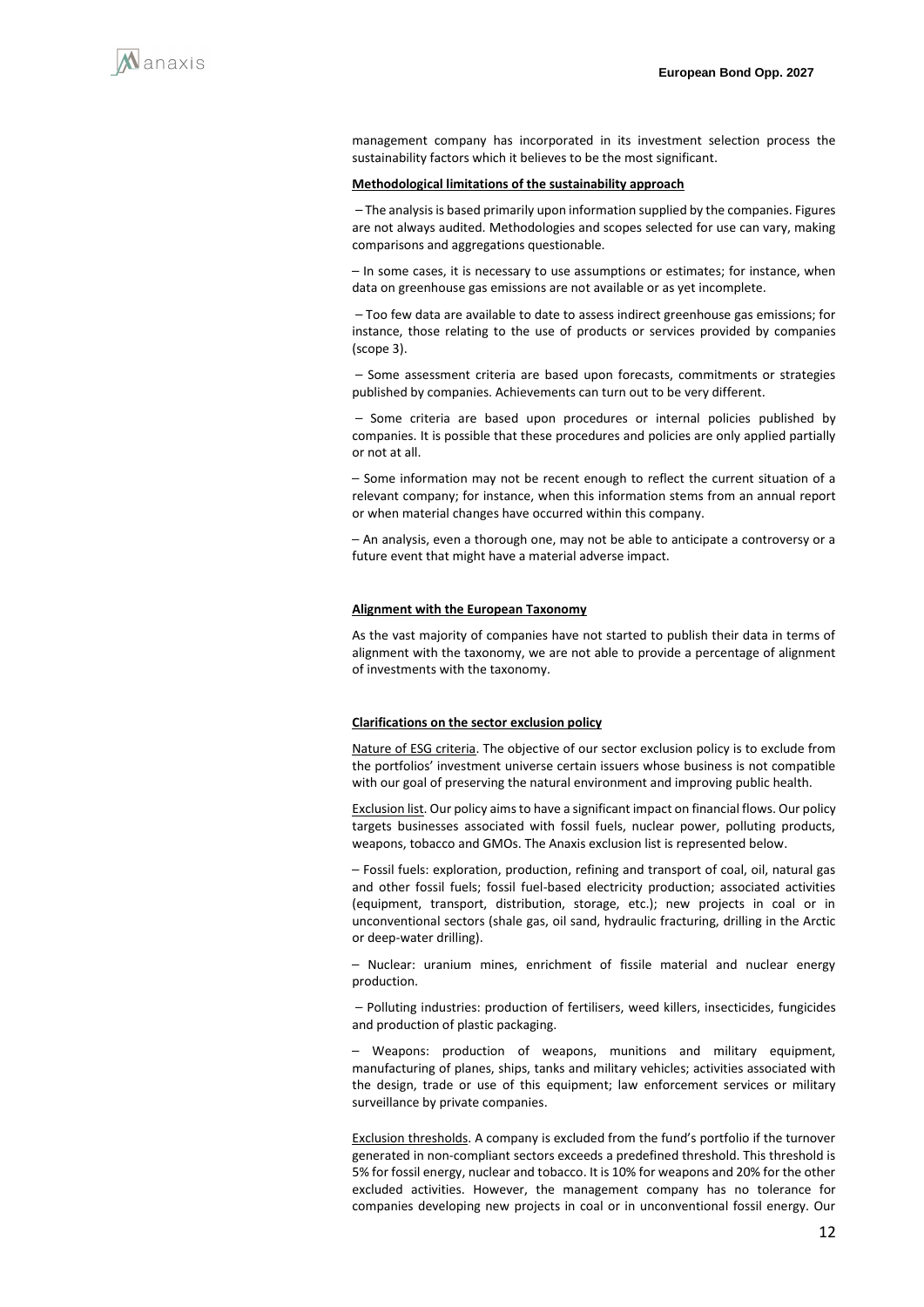sector exclusion policy covers companies involved in broader industries closely linked to the excluded sectors pursuant to criteria described in detail in our exclusion policy, available online or on request.

Controversial weapons. With regard to controversial weapons, our sector exclusion policy is not based on any thresholds or level of activity. The exclusion policy is applied even if the controversial activity is marginal within the companies in question.

#### Geographic criteria

The investment strategy favours issuers headquartered in Europe or that generate more than a third of their revenue in the Europe (European Economic Area and Switzerland), or vehicles dedicated to the financing of industrial or commercial groups that generate more than a third of their revenue in Europe on a consolidated basis.

| Geographic exposure<br>(geographic region of issuers) | Minimum | Maximum |  |
|-------------------------------------------------------|---------|---------|--|
| Europe                                                | 60%     | 100%    |  |
| Other developed countries                             | 0%      | 40%     |  |
| Other countries                                       | 0%      | 10%     |  |

In the definition of the above limits "other developed countries" means: United States of Ameria, Canada, Australia, New-Zealand, Japan and Singapore.

The allocation to "other countries" may include issuers from emerging countries.

#### Sector criteria

When investing in corporate bonds, the management company seeks to avoid portfolio concentration on a specific economic sector.

All economic sectors may be considered. However, the fund does not invest in securities issued by banks or other financial institutions that, according to us, require a different type of analysis. It should be noted that this exclusion does not apply to financial holding companies and financing structures sometimes used by industrial or service groups.

#### Rating criteria

Management favours corporate bonds. The analysis and selection of debt instruments is made independently from rating agencies.

The "Investment Grade" category comprises securities with a minimum rating of BBBby Standard & Poor's or Baa3 by Moody's or an equivalent rating by another recognised rating agency, or securities deemed to be of equivalent quality in the judgement of the management company.

The "Non-Investment Grade" category comprises securities with a rating below this level. Such securities are regarded as speculative in nature due to the higher credit risk attached to them. The lowest rating will be used to determine the allocation limits.

| Credit risk exposure                  | Minimum | Maximum |  |
|---------------------------------------|---------|---------|--|
| Private debt - Investment Grade       | 0%      | 40%     |  |
| Private debt - Non-Investment Grade   | 60%     | 100%    |  |
| Sovereign debt - Investment Grade     | 0%      | 40%     |  |
| Sovereign debt - Non-Investment Grade | 0%      | 1በ%     |  |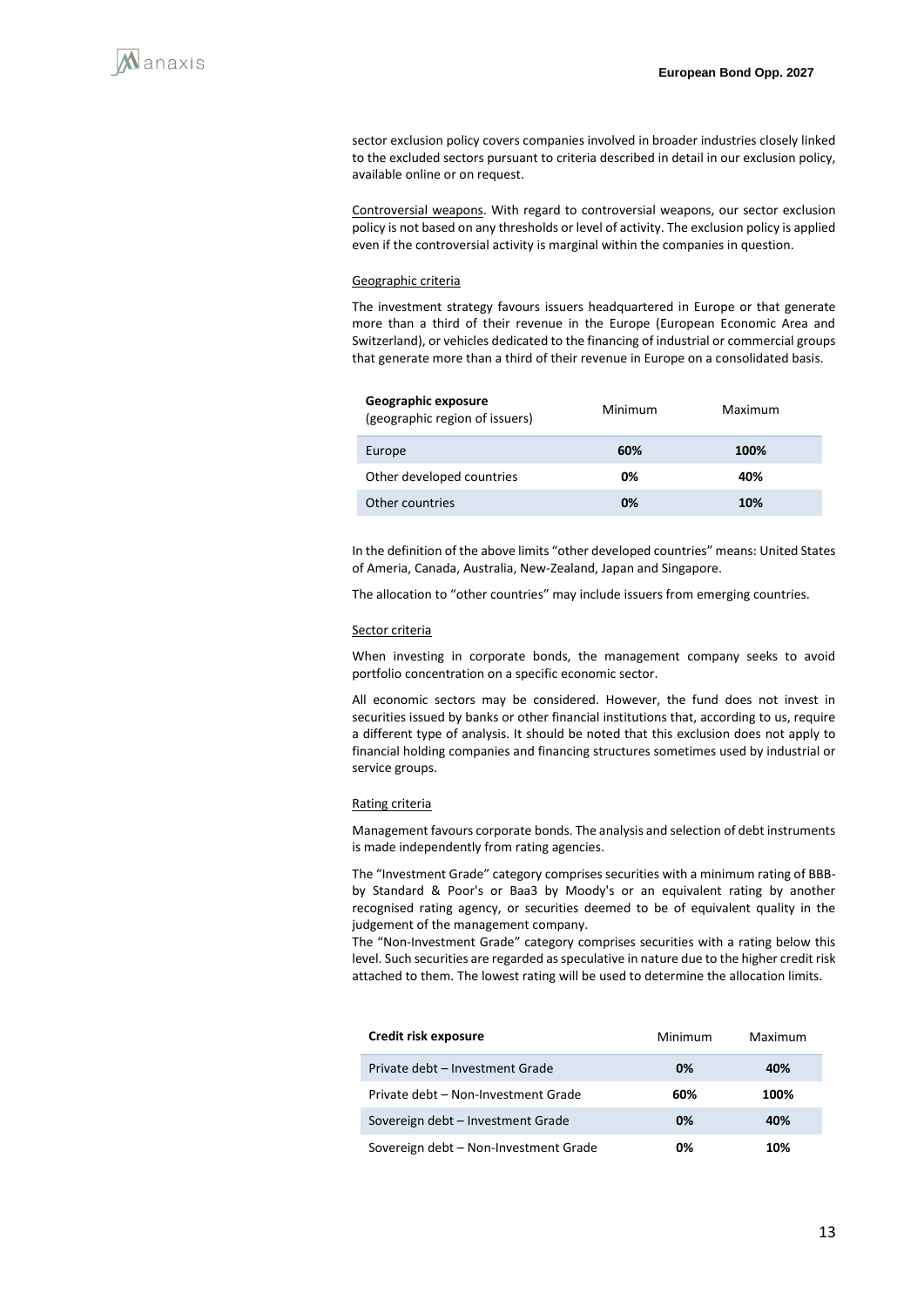The management team does not invest in companies already or soon to be in default. However, it is not obligated to sell a security issued by a defaulting company after it is included in the portfolio, should it consider that this would not be in the unitholders' best interest.

#### **Markets**

The fund may invest on the primary and secondary markets.

#### Tactical allocation

The investment strategy uses a macroeconomic, financial and technical analysis to define the optimal positioning of the fund. Based on this analysis, the portfolio management team may decide to hold a portion of assets in money market products, short-term government debt instruments or government bonds. It may vary the asset allocation by rating or sector.

#### Bond sensitivity

The investment team may change the portfolio's sensitivity to general interest rate trends within a range of 0 to 6. The portfolio management team may use interest rate swaps or futures for hedging purposes.

The credit spread sensitivity range is identical to the range indicated for sensitivity to interest rates.

| Sensitivity       | Minimum | Maximum |
|-------------------|---------|---------|
| To interest rates |         |         |
| To credit spreads |         | 6       |

#### Management of foreign exchange risk

The fund's reference currency is the euro. Foreign exchange risk generated by any investments in foreign currencies is generally hedged in favour of the euro.

Furthermore, categories of units issued by the fund and denominated in US dollar or Swiss franc are continuously hedged in order to protect investors against exchange rate fluctuations between the euro and the unit category's currency of denomination.

Foreign exchange risk is hedged via forward forex transactions or OTC derivatives. Such hedges may prove partial or imperfect. A tolerance threshold of 5% of residual exposure has been defined.

| Foreign exchange risk                          | Minimum | Maximum |
|------------------------------------------------|---------|---------|
| <b>EUR-denominated Securities and deposits</b> | 51%     | 100%    |
| Securities denominated in other currencies     | 0%      | 49%     |
| Residual exposure after hedging                | 0%      | 5%      |

The "other currencies" which may be used are the Swiss franc, the British pound, the Danish krone, the Norwegian krone, the Swedish krone, the Japanese yen, the US dollar, the Canadian dollar, the Australian dollar, the New Zealand dollar and the Singapore dollar.

#### b. *Categories of assets used* : **1. Debt securities and money market instruments**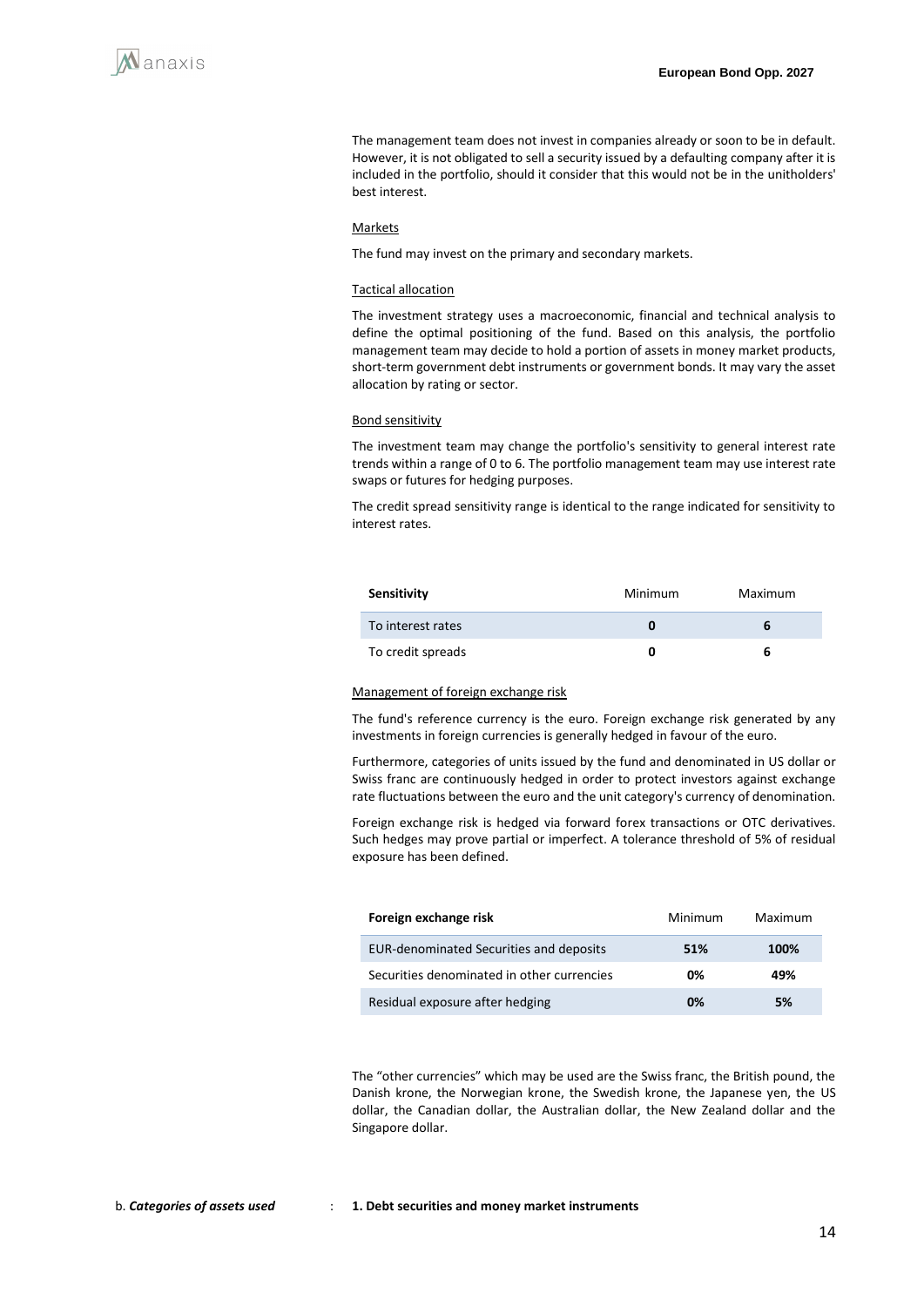

#### Corporate bonds and negotiable debt securities

This category may comprise up to 100% of the fund's assets.

The issuers may be listed companies or companies whose shares are not listed because they are held by families, managers, holding entities or investment funds.

These securities are generally denominated in euro. They may also be denominated in other currencies. Securities denominated in currencies other than the euro may comprise up to 49% of the fund's assets. However, foreign exchange risk is hedged under the best possible conditions and is kept below 5%.

Selected securities may be of any rank (e.g. secured or subordinated debt) and have any credit rating. Non-Investment Grade securities may comprise up to 100% of the fund's assets.

These securities may take any form: bonds and other fixed- or variable-rate securities; securities containing legal and financial clauses, such as the possibility for the issuer to recall its debt under conditions set forth at issuance, coupon enhancement clauses, coupon indexing clauses, etc.

#### Government bonds and similar securities

The fund may invest up to 40% of its assets in Investment Grade debt instruments issued by European governments or other governments. Sovereign bonds with a Non-Investment Grade rating are limited to 10% of the fund's assets.

#### Clarifications on the legal nature of fixed-income instruments

- Negotiable debt securities having a short-term maturity;
- Negotiable debt securities having a medium-term maturity;
- Fixed-, variable- or floating-rate bonds;
- Euro medium-term notes (EMTNs), excluding structured notes and notes with embedded forward financial instruments;
- Convertible bonds;
- Inflation-indexed bonds;
- Treasury notes.

#### **2. Convertible bonds and related securities**

The fund may invest up to 10% of its assets in convertible bonds (or related instruments). This strategy can enable the fund to take advantage of attractive opportunities in securities similar to conventional corporate bonds, with the benefit of an option on the underlying equity. In such case, the portfolio management team will ensure that the fund's overall equity risk does not exceed 10% of net assets.

#### **3. Equities**

Equity exposure is limited to 10% of the fund's assets. The fund does not purchase stocks on the market and does not take part in IPOs. However, the fund may be exposed to this asset category due to the sensitivity of convertible bonds held to the price of underlying equities. Furthermore, the fund may directly hold equities after exercising the conversion option attached to convertible bonds or following to debt restructuration. Although such direct positions are not intended to be held over the long term, the fund is not required to sell them within a predefined period.

#### **4. Deposits**

The fund may carry out investments in the form of deposits with one or more credit institutions, within the limit of 50% of its assets. Nonetheless, it may not carry out deposits of more than 20% of its assets within the same institution.

#### **5. Derivatives**

The fund may invest in the regulated, organised or OTC futures markets for the purpose of hedging currency exposures or reducing the portfolio's bond sensitivity. Instruments used may include, in particular, futures, forward foreign exchange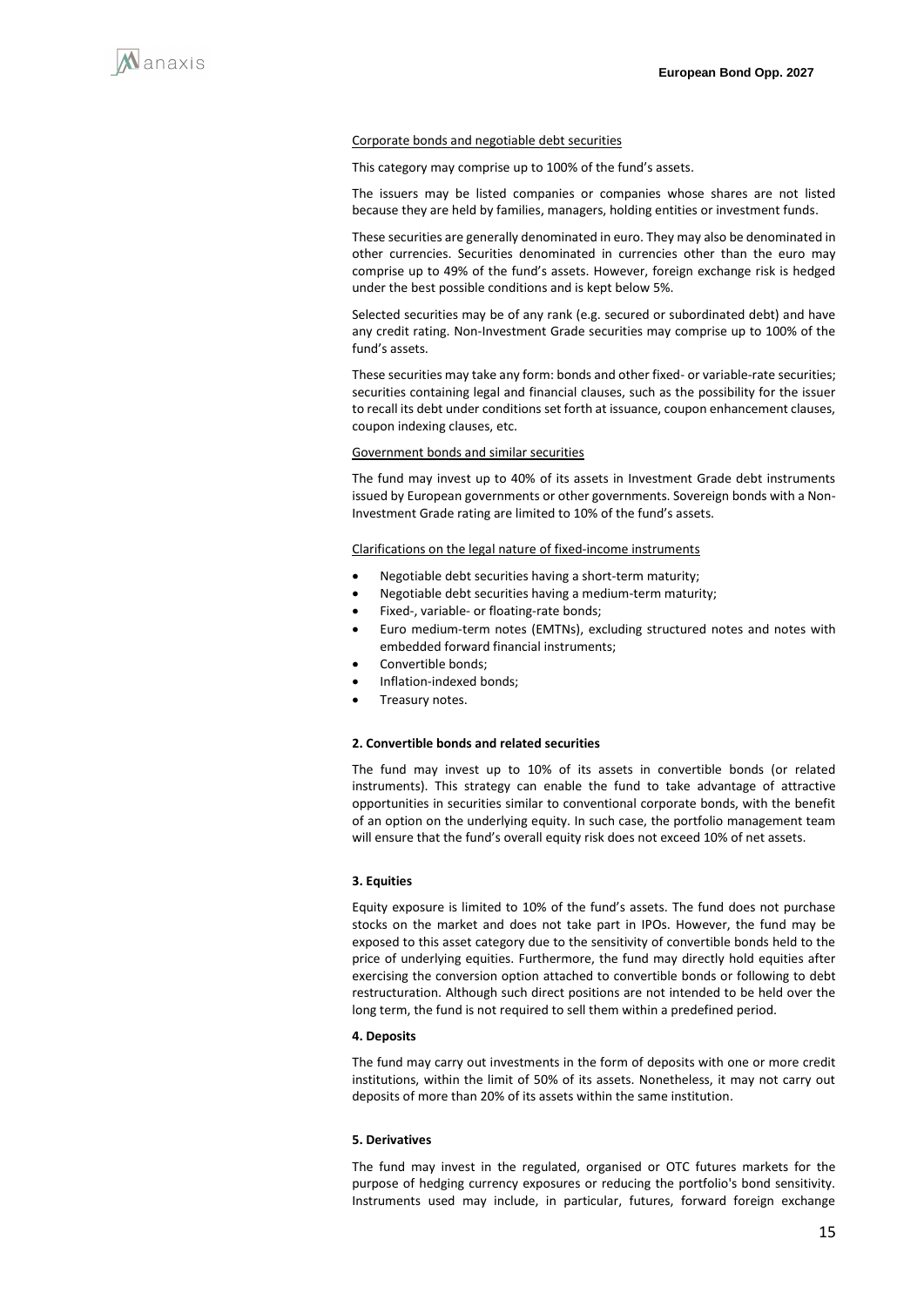

contracts and simple interest rate swaps. The fund's overall exposure, including derivatives, is limited to 110% of net assets. The fund will not use total return swaps.

#### Clarifications on derivatives

- a. Type of markets in which the fund may invest: regulated, organised, OTC.
- b. Risks to which the portfolio management team plans to expose the fund: interest rate and foreign exchange.
- c. Types of transactions, all of which are limited to the achievement of the investment objective: hedging.
- d. Types of instruments used: futures, swaps, and forward foreign exchange contracts.
- e. Strategy for using derivatives to achieve the investment objective:
	- hedging of foreign exchange risk,
	- variable hedging of interest rate risk.

#### **6. Securities with embedded derivatives**

The fund may invest in this asset category insofar as it is authorised to hold convertible bonds within the limit of 10% of its assets.

Furthermore, the corporate bonds in which the fund predominantly invests often contain clauses offering the issuer the possibility of redeeming its bonds early, or requiring it to offer early redemption to bondholders, particularly after the expiry of a certain period, subsequent to certain events or if certain accounting or financial indicators are exceeded. The conditions for exercising these options may vary, and may or may not offer compensation to bondholders.

#### **7. OPCVM**

The fund may invest up to 10% of its assets in other French or foreign UCITS. These UCITS may have any type of strategy and may be managed by Anaxis Asset Management or a related entity.

#### **8. Cash loans**

The fund does not borrow cash. Nevertheless, it may have a temporary debit balance, within the limit of 10%, due to transactions related to the fund's payment flows: investments, divestments and liabilities transactions.

#### **9. Securities lending and borrowing**

None.

#### **Contracts constituting financial guarantees:**

In the context of transactions on OTC derivative instruments, the fund is required to receive or grant financial assets as collateral. The financial guarantees received are intended to reduce the fund's exposure to the risk of default of a counterparty. They are only received in cash. The management company does not accept guarantees in the form of financial securities.

Any financial guarantee or collateral received complies with the following regulations: they only can be placed in deposits with eligible entities or invested in high quality government bonds (provided that such transactions are with credit institutions subject to prudential supervision and the fund can withdraw at any time the total amount of cash taking into account accrued interest) or short-term money market funds.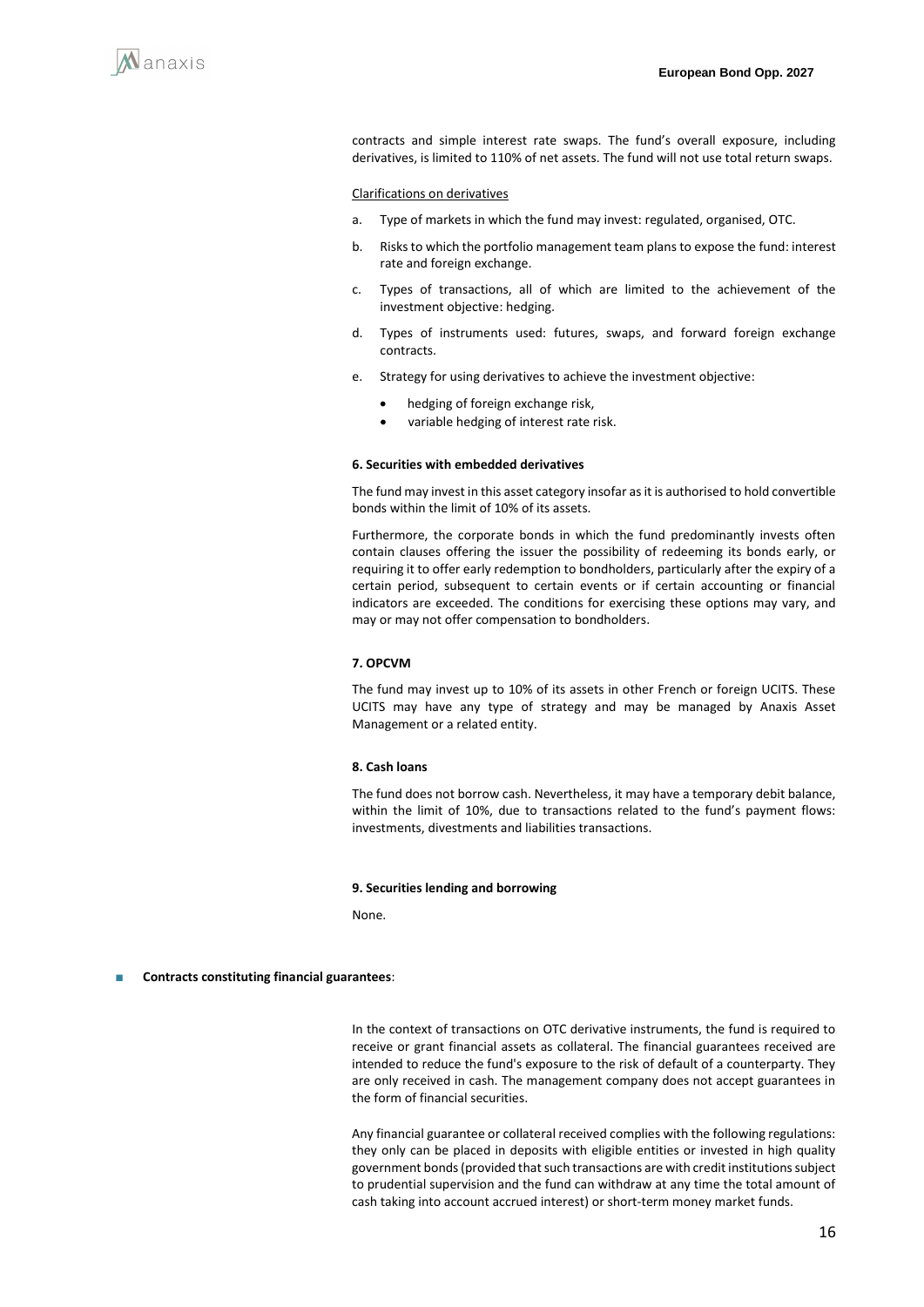

.

Financial guarantees will not be reused.

| <b>Risk profile</b> | $\ddot{\cdot}$ | Your money will be predominantly invested in financial instruments selected by the<br>portfolio management company. These instruments will be subject to market trends<br>and developments.                                                                                                                                                                                                                                                                                                                                        |
|---------------------|----------------|------------------------------------------------------------------------------------------------------------------------------------------------------------------------------------------------------------------------------------------------------------------------------------------------------------------------------------------------------------------------------------------------------------------------------------------------------------------------------------------------------------------------------------|
| a. Main risks       | $\ddot{\cdot}$ | Capital Risk. The fund does not offer any guarantee or protection. There is a risk that<br>subscribers will not recover all of their initially invested capital.                                                                                                                                                                                                                                                                                                                                                                   |
|                     |                | Credit risk. This is the potential risk that the issuer's rating will be downgraded, which<br>may lead to a decrease in the price of the security and thus the fund's net asset value<br>(NAV). Furthermore, subscribers should note that investments in low-rated or unrated<br>securities generate higher credit risk.                                                                                                                                                                                                           |
|                     |                | Interest rate risk. When interest rates rise, bond prices fall. These fluctuations can lead<br>to a decrease in the fund's NAV. The portfolio's sensitivity may vary within a range of<br>0 to 6.                                                                                                                                                                                                                                                                                                                                  |
|                     |                | Risk linked to discretionary portfolio management. As the fund is managed on a<br>discretionary basis, there is a risk that the portfolio management team will not select<br>the top-performing securities. Consequently, the fund may underperform its<br>investment objective and the investment choices made may lead to a decrease in the<br>fund's NAV.                                                                                                                                                                       |
|                     |                | Risk linked to derivatives. The use of derivatives may lead to specific losses, e.g. due<br>to inappropriate hedging in certain market circumstances. Such losses may lead to a<br>decrease in the fund's NAV.                                                                                                                                                                                                                                                                                                                     |
|                     |                | Counterparty risk. This risk arises from the use of financial contracts negotiated over<br>the counter with market counterparties. These transactions expose the fund to the<br>risk of default by one or more counterparties and may lead to a decrease in the fund's<br>NAV.                                                                                                                                                                                                                                                     |
| b. Ancillary risks  | ÷              | Foreign exchange risk. Up to 49% of the fund's assets may be invested in securities<br>denominated in currencies other than the fund's reference currency (the euro). In<br>addition, the fund offers unit categories denominated in US dollar or Swiss franc. The<br>associated foreign exchange risk is kept below 5% by means of appropriate hedging<br>transactions. However, the residual currency risk exposure may lead to a decrease in<br>the fund's NAV.                                                                 |
|                     |                | Equity risk. Up to 10% of the fund's net assets may be exposed to the equity market.<br>This limit is defined as the sum of direct and indirect exposures via convertible bonds<br>or UCITS. The fund's NAV will decrease if this market declines.                                                                                                                                                                                                                                                                                 |
|                     |                | Sustainability risk. A sustainability risk is defined as an environmental, social or<br>governance event or situation that, if it occurs, could have a negative impact on the<br>value of the investment, for example because of any of the following: (1) lower<br>revenues, (2) higher costs, (3) physical damage or depreciation in asset value, (4)<br>higher cost of capital, (5) fines or convictions, (6) image damage. Some risks,<br>particularly those associated with global warming, are likely to increase over time  |
|                     |                | Risk associated with holding convertible bonds. Up to 10% of the fund's net assets may<br>be exposed to the convertible bond market. The value of convertible bonds depends<br>on several factors such as interest rate levels, changes in prices of underlying securities<br>and changes in prices of embedded derivatives. These various factors can lead to a<br>decrease in the fund's NAV.                                                                                                                                    |
|                     |                | Sustainability risk. A sustainability risk is defined as an environmental, social or<br>governance event or situation that, if it occurs, could have a negative impact on the<br>value of the investment, for example because of any of the following: (1) lower<br>revenues, (2) higher costs, (3) physical damage or depreciation in asset value, (4)<br>higher cost of capital, (5) fines or convictions, (6) image damage. Some risks,<br>particularly those associated with global warming, are likely to increase over time. |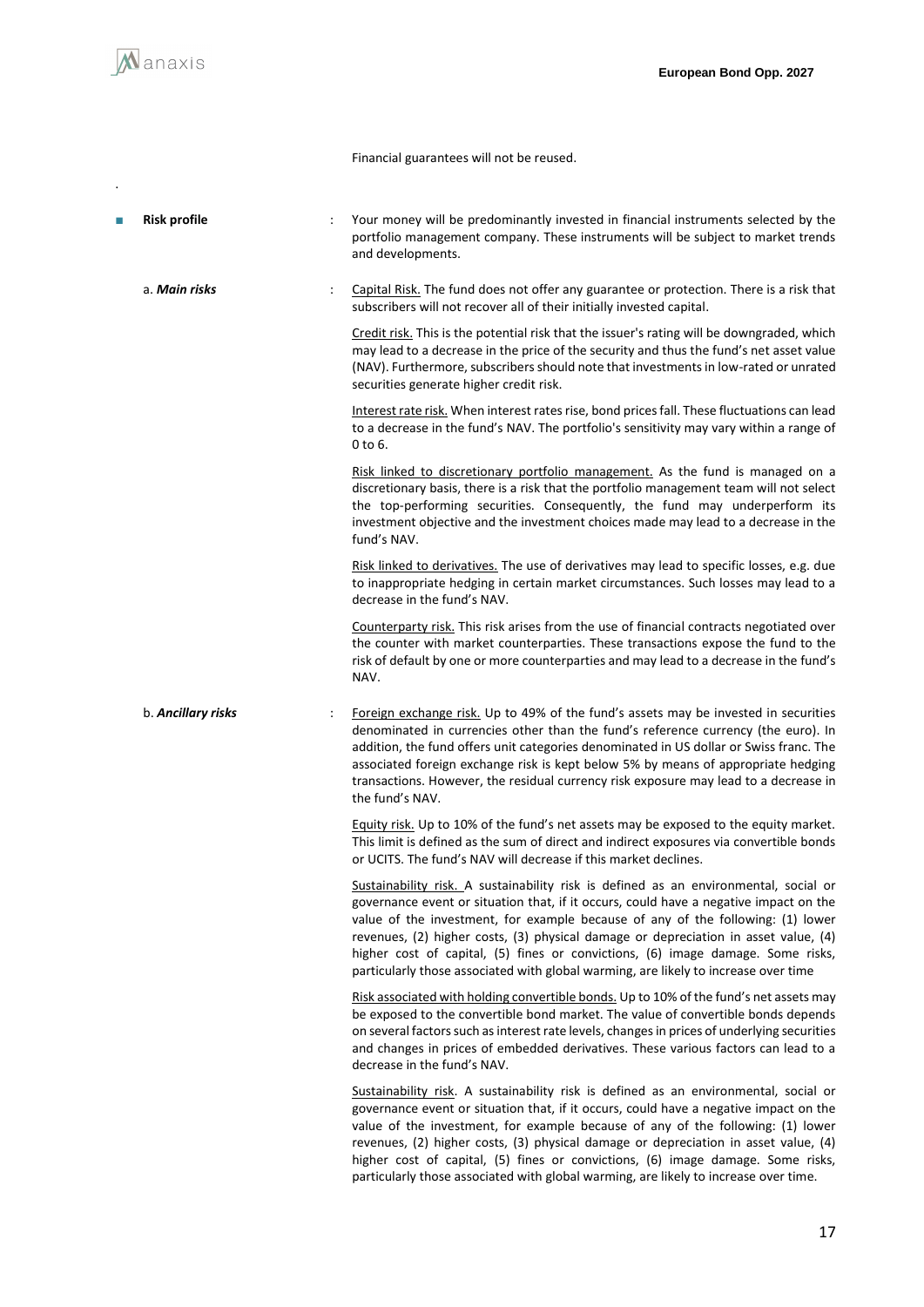

Risk linked to investments in UCITS. Up to 10% of the fund's net assets may be invested in other UCITS. The liquidity and capital risks associated with such potential investments may lead to a decrease in the fund's NAV.

Risk linked to emerging countries. The fund may invest up to 10% of its net assets in emerging markets. Such markets may experience sharp price variations; in addition, their operating and supervisory conditions may differ from the standards prevailing on the major international markets.

Inflation risk. The fund may be exposed to inflation risk, i.e. a widespread increase in prices.

Liquidity risk. Under very difficult market conditions, the fund may, due to an exceptionally high volume of redemption requests or due to other exceptional circumstances, be unable to honour redemption requests according to the conditions indicated below. In such case, the portfolio management company may, in accordance with the fund's Rules and in the investors' best interest, suspend redemptions or extend the settlement period.

- **Guarantee or protection** : None.
- **Eligible subscribers and typical investor profile:**

E1, E2, I1, I2, U1, J1, S1and K1 units are available to all subscribers.

Eligible subscribers are those seeking to invest in the European corporate bond market to target a net annualised return higher than that of sovereign bonds with very low credit risk.

The recommended investment period runs until 31 December 2027.

The amount that is reasonable to invest in this fund depends on each investor's personal situation. To determine their personal situation, investors should consider their personal assets, regulations, current needs over the recommended investment period, as well as their risk appetite or risk aversion. Investors are strongly advised to sufficiently diversify their investments so as to avoid exposing them exclusively to the risks incurred by this fund.

■ **Conditions for determining and distributing income**:

Net income for the financial year is determined in accordance with regulatory provisions and with the UCITS accounting principles.

Net income is distributed between the unit categories in proportion to their share of total net assets. However, an adjustment is made in order to assign foreign exchange hedging transactions exclusively to the relevant unit categories.

Amounts available for distribution are determined by:

- 1. The net income plus retained earnings, and plus or minus the balance of the income accrual.
- 2. The realised gain for the financial year, less costs, plus gains of the same nature for the previous financial years that have not been distributed or capitalised, plus or less the balance of adjustments of gain/loss.

For E1, I1, U1, J1, S1 and K1 units, gains are capitalised.

For E2 and I2 units, income actually distributed is determined each year by the portfolio management company.

**Frequency of distribution** : Annual for distribution units.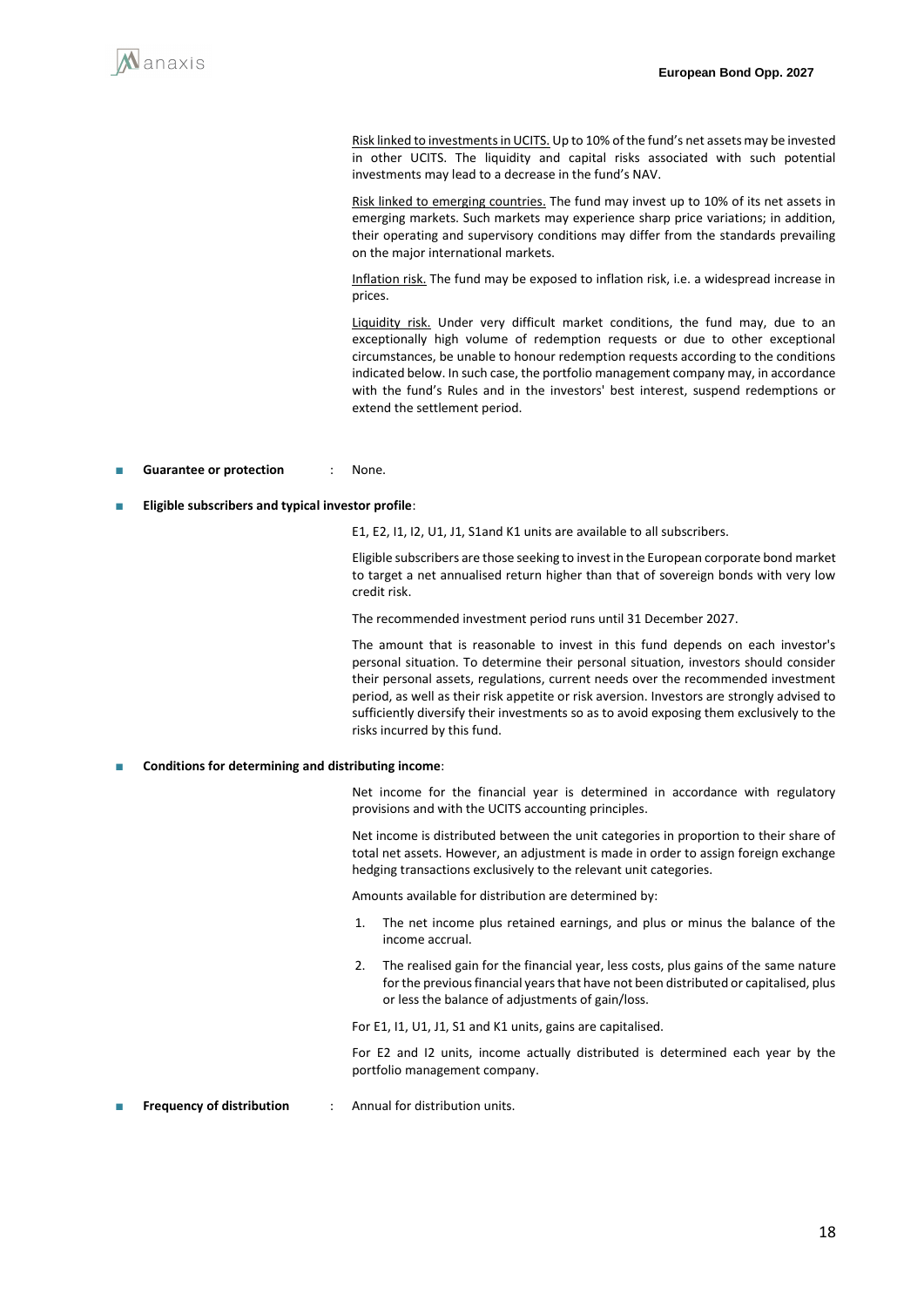

#### ■ Unit features : the set of the set of the set of the set of the set of the set of the set of the set of the set of the set of the set of the set of the set of the set of the set of the set of the set of the set of the s

| Unit           | <b>ISIN code</b> | <b>Distribution</b><br>of earnings :<br>Net result:<br><b>Distribution</b><br>and/or<br>Capitalisation<br><b>Net realised</b><br>capital gains:<br>Capitalisation | Currency   | <b>Frequency</b> | <b>Initial unit</b><br>value | <b>Minimum</b><br>initial<br>subscription | <b>Fractional units</b>     |
|----------------|------------------|-------------------------------------------------------------------------------------------------------------------------------------------------------------------|------------|------------------|------------------------------|-------------------------------------------|-----------------------------|
| E1             | FR0013221033     | Accumulation                                                                                                                                                      | <b>EUR</b> | Daily            | <b>EUR 100</b>               | One unit                                  | Ten-thousandths<br>of units |
| E <sub>2</sub> | FR0013221041     | Accumulation<br>and/or<br>distribution                                                                                                                            | <b>EUR</b> | Daily            | <b>EUR 100</b>               | One unit                                  | Ten-thousandths<br>of units |
| 1              | FR0013221074     | Accumulation                                                                                                                                                      | <b>EUR</b> | Daily            | <b>EUR 100</b>               | EUR <sub>1</sub><br>million               | Ten-thousandths<br>of units |
| 12             | FR0013221082     | Accumulation<br>and/or<br>distribution                                                                                                                            | <b>EUR</b> | Daily            | <b>EUR 100</b>               | EUR <sub>1</sub><br>million               | Ten-thousandths<br>of units |
| U1             | FR0013221058     | Accumulation                                                                                                                                                      | <b>USD</b> | Daily            | <b>USD 100</b>               | One unit                                  | Ten-thousandths<br>of units |
| J1             | FR0013221090     | Accumulation                                                                                                                                                      | <b>USD</b> | Daily            | <b>USD 100</b>               | USD <sub>1</sub><br>million               | Ten-thousandths<br>of units |
| S <sub>1</sub> | FR0013221066     | Accumulation                                                                                                                                                      | <b>CHF</b> | Daily            | <b>CHF 100</b>               | One unit                                  | Ten-thousandths<br>of units |
| K1             | FR0013221108     | Accumulation                                                                                                                                                      | <b>CHF</b> | Daily            | CHF 100                      | CHF <sub>1</sub><br>million               | Ten-thousandths<br>of units |

The management company, employees of the management company and the employees of companies affiliated to the management company are exempted from the minimum initial subscription.

#### ■ **Terms of subscription and redemption**:

#### Central processing of orders

Subscription and redemption orders are received and centrally processed by 12.00 p.m. by BNP Paribas Securities Services and are executed on the basis of the next day's NAV, i.e. at an unknown price.

#### Institution in charge of receiving orders

BNP Paribas Securities Services Grands Moulins de Pantin, 9, rue du Débarcadère, 93500 Pantin, France

#### Orders form

Subscription orders are accepted in quantity or amount.

Redemption orders are only accepted in quantity (number of units).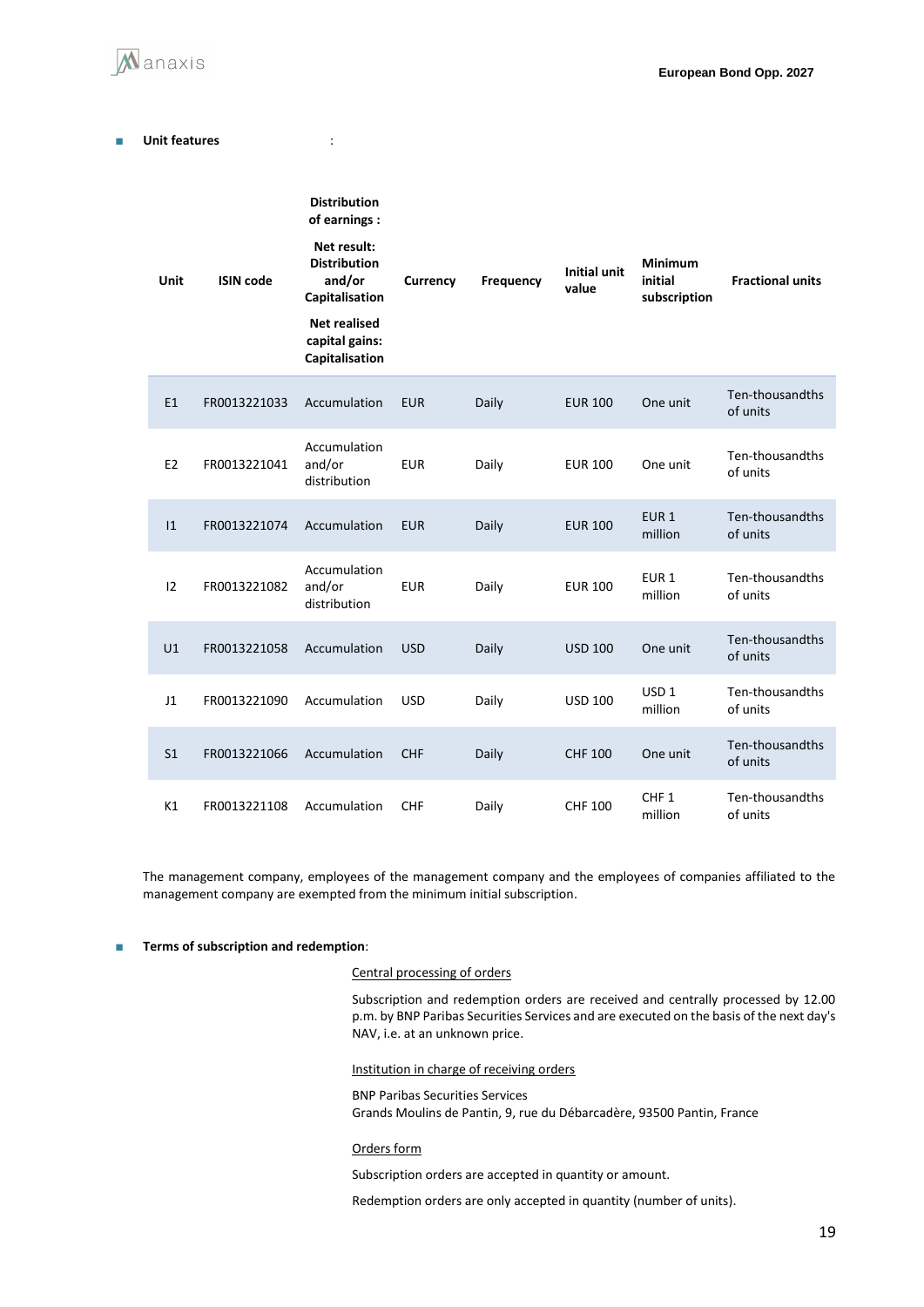#### Fractions of units

Ten-thousandths of units.

Terms of settlement-delivery

Orders are executed in accordance with the table below:

| $D-1$                                                                                 | $D-1$                                                                               | D: Day of the<br>calculation of the NAV | $D+1$                                               | $D+3$                               | $D+3$                                    |
|---------------------------------------------------------------------------------------|-------------------------------------------------------------------------------------|-----------------------------------------|-----------------------------------------------------|-------------------------------------|------------------------------------------|
| <b>Subscription orders</b><br>are received and<br>centrally processed by<br>12.00 p.m | <b>Redemption orders</b><br>are received and<br>centrally processed by<br>12.00 p.m | <b>Execution of the order</b><br>on D   | <b>Publication of the Net</b><br><b>Asset Value</b> | Subscription<br>Settlement-Delivery | Redemption<br><b>Settlement-Delivery</b> |

Conditions for switching from one unit category to another, round trip

For subscriptions carried out by unitholders having submitted a redemption request recorded at the NAV on the same day and involving the same number of units (in another unit category or in the same unit category as the subscription), no entry or redemption fees will be charged provided that the minimum amounts per transaction are observed.

Switching from one unit category to another is considered from a tax standpoint to be a redemption followed by a new subscription. The same is true for a round trip within the same unit category.

#### Date and frequency of NAV calculation

Daily. NAVs are calculated every day, with the exception of legal holidays in France and days on which the markets are closed according to the official NYSE Euronext calendar for Paris and New-York.

#### Place and conditions of publication or transmission of NAVs

The NAVs of the fund's different unit categories can be obtained from Anaxis Asset Management, 9, rue Scribe, 75009 Paris, France, and online at www.anaxiscapital.com.

### 3. Charges

#### **Fees and commissions** : Subscription and redemption fees

Subscription and redemption fees increase the subscription price paid by investors and decrease the redemption price. Fees paid to the Fund are used to offset the fund's expenses in investing or divesting the assets under management. Fees not paid to the Fund go to the portfolio management company, the promoter, etc.

#### **Fees charged to investors upon subscription and redemption**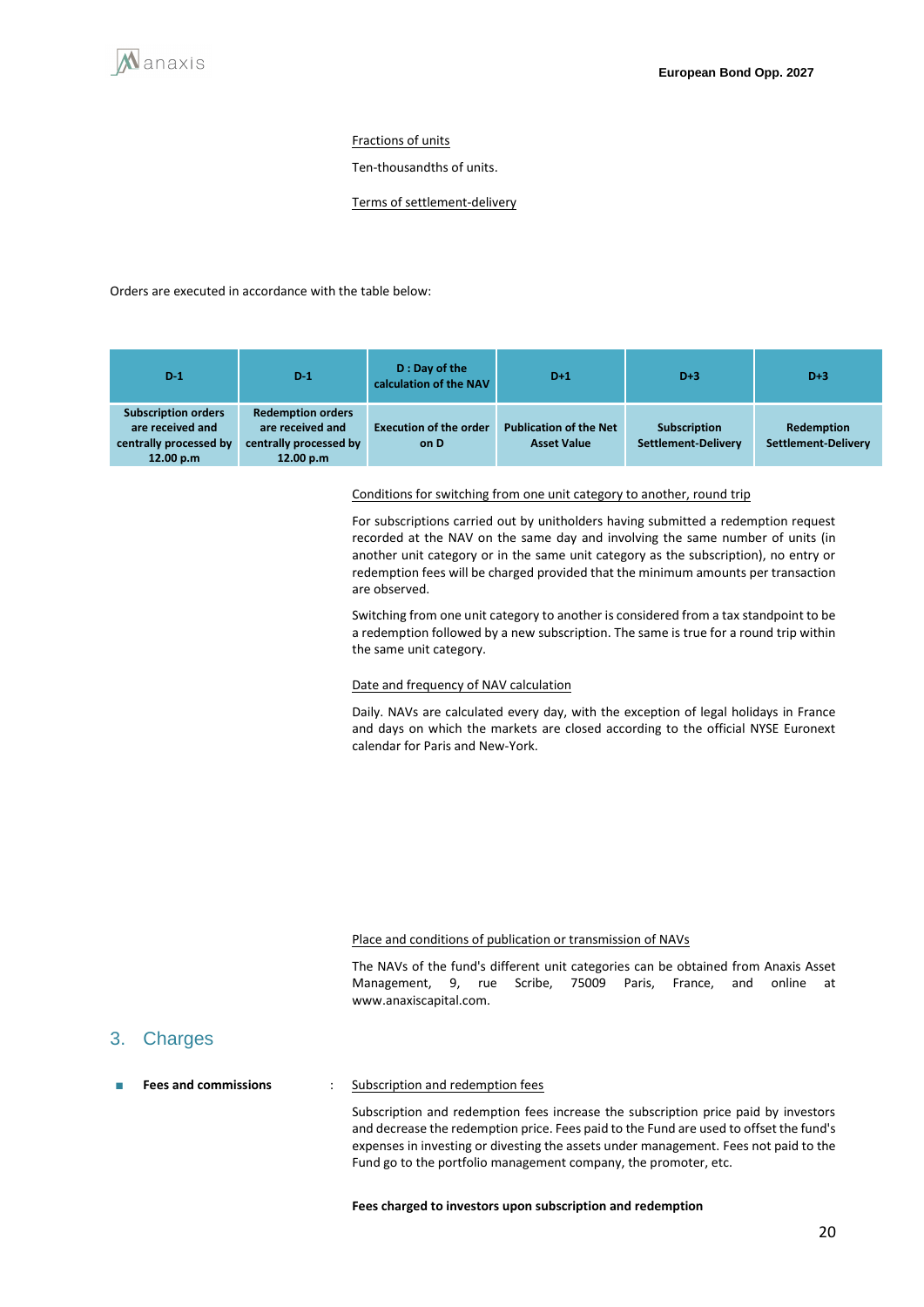|                                       | Base                            | Rate             |
|---------------------------------------|---------------------------------|------------------|
| Subscription fee not paid to the fund | <b>NAV</b><br>x number of units | 2% maximum       |
| Subscription fee paid to the fund     | <b>NAV</b><br>x number of units | <b>None</b>      |
| Redemption fee not paid to the fund   | <b>NAV</b><br>x number of units | 0.80%<br>maximum |
| Redemption fee paid to the fund       | <b>NAV</b><br>x number of units | 0.20%            |

#### Operating and management fees

Operating and management fees cover all expenses invoiced directly to the fund, with the exception of transaction fees. Transaction fees include intermediation fees (brokerage, stock market tax, etc.) and the account activity fee, where applicable, that may be charged by the custodian and the portfolio management company.

The following may be charged in addition to operating and management fees:

- Incentive fees. Incentive fees may be awarded to the portfolio management company when the fund exceeds its targets. They are then charged to the fund. This particular fund, however, does not charge any incentive fee.
- Account activity fees charged to the fund;
- A share of the income earned from securities lending and borrowing transactions. However, the fund does not carry out such transactions, nor any equivalent or similar transactions under foreign law.

|               | Fees charged to<br>the fund                                     | Base                              | Rate                                                                                                         |
|---------------|-----------------------------------------------------------------|-----------------------------------|--------------------------------------------------------------------------------------------------------------|
| $\mathbf{1}$  | Portfolio<br>management<br>fees                                 | Net assets                        | E1, E2, U1 and S1 units:<br>1.25% maximum incl. tax<br>$11, 12, 11$ and K1 units:<br>0.75% maximum incl. tax |
| $\mathcal{P}$ | External<br>management<br>fees                                  | Net assets                        | <b>0.20%</b> maximum incl. tax, with<br>any surplus covered by the<br>portfolio management company           |
| 3             | Max. indirect<br>fees (manage-<br>ment fees and<br>commissions) | Net assets                        | The fund does not invest more<br>than 10% of its assets in other<br><b>UCITS</b>                             |
| 4             | Account activity<br>fee                                         | Charged on<br>each<br>transaction | - Transactions: max. €60 incl. tax<br>- Securities transactions: none                                        |
| 5             | Incentive fee                                                   | Net assets                        | <b>None</b>                                                                                                  |
|               |                                                                 |                                   |                                                                                                              |

Clarifications on management fees external to the portfolio management company

Other on-going fees include fees charged for depositary services, custody of assets, centralisation of orders, transfer agency, delegation of administrative and accounting management, statutory audit, regulatory representation, regulatory registrations, etc.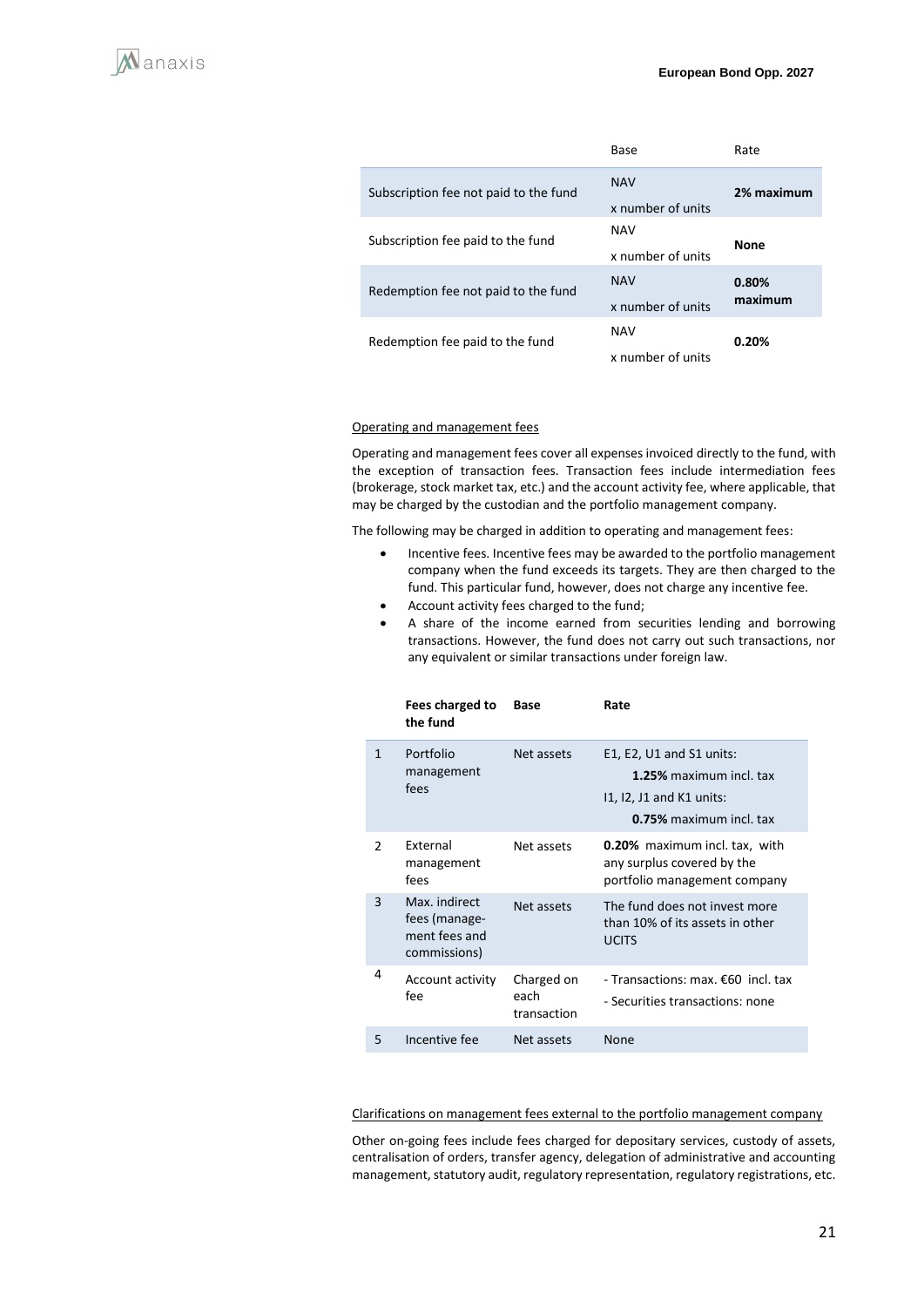

The fund might not inform unitholders individually – nor offer them the option to redeem their units free of charges – in the event of an increase in management fees external to the portfolio management company less than or equal to 10 basis points per calendar year; in such case unitholders may be informed by any means (e.g. on the website of the portfolio management company, in the brochure of the UCITS). Such information should be published before the increase comes into effect.

#### Research

Anaxis AM acquires a search service only if it is necessary to make a decision in the best interest of the fund. Before acquiring the research service, managers and / or analysts verify its relevance, justify their request, and evaluate the reasonableness of this service. The application is reviewed by the RCCI. The budget is allocated to distribute the cost of research equitably among the different funds. In general, funds with similar investment strategies share the same research services. Anaxis AM collects fundraising fees in the "separate research account" (RPA), as available funds. Financial research will be charged to the fund.

#### Intermediary selection procedure

The team chooses intermediaries from a mandatory list of intermediaries approved by the portfolio management company in line with its internal procedures. This list is established on the basis of objective criteria, including in particular quality of service provided and pricing conditions.

## <span id="page-21-0"></span>Part D – Sales information

| П | <b>Distribution or earnings</b> |                                            | BNP Paribas Securities Services is responsible for the annual distribution of earnings,<br>where applicable. Payment of amounts available for distribution will be made within<br>a maximum period of five months following the end of the financial year.                                                                                                                                                                                                                                                                                            |  |  |  |
|---|---------------------------------|--------------------------------------------|-------------------------------------------------------------------------------------------------------------------------------------------------------------------------------------------------------------------------------------------------------------------------------------------------------------------------------------------------------------------------------------------------------------------------------------------------------------------------------------------------------------------------------------------------------|--|--|--|
| П |                                 | <b>Subscription and redemption orders:</b> |                                                                                                                                                                                                                                                                                                                                                                                                                                                                                                                                                       |  |  |  |
|   |                                 |                                            | Subscription and redemption orders are received and centrally processed by 12.00<br>p.m. by BNP Paribas Securities Services and are executed on the basis of the following<br>day's NAV, i.e. at an unknown price.                                                                                                                                                                                                                                                                                                                                    |  |  |  |
|   | <b>Information documents</b>    |                                            | Unitholders can obtain the latest annual and periodic reports within one week of<br>submitting a written request to: Anaxis Asset Management; 9, rue Scribe, 75009 Paris,<br>France; Tel: +33 (0)9 73 87 13 20; Fax: +33 (0)1 42 65 80 46.                                                                                                                                                                                                                                                                                                            |  |  |  |
| ш | <b>ESG</b> criteria             |                                            | The investment strategy does not include social, environmental or governance (ESG)<br>criteria.                                                                                                                                                                                                                                                                                                                                                                                                                                                       |  |  |  |
| П | <b>Remuneration policy</b>      | $\ddot{\cdot}$                             | The remuneration policy of Anaxis Asset Management aims at promoting a sound and<br>efficient management of risks, and avoiding the emergence of conflicts of interest.<br>This policy applies to all employees. It is reassessed annually. Up-to-date details of the<br>remuneration policy, including methods for calculating fixed and variable<br>compensations, are available on the company's website at www.anaxiscapital.com. A<br>paper or electronic copy of the remuneration policy will be made available free of<br>charge upon request. |  |  |  |
| П | <b>Additional information</b>   |                                            | Any additional information can be obtained from:                                                                                                                                                                                                                                                                                                                                                                                                                                                                                                      |  |  |  |
|   |                                 |                                            | Anaxis Asset Management<br>9, rue Scribe, 75009 Paris, France<br>Tel: +33 (0)9 73 87 13 20; Fax: +33 (0)1 42 65 80 46.                                                                                                                                                                                                                                                                                                                                                                                                                                |  |  |  |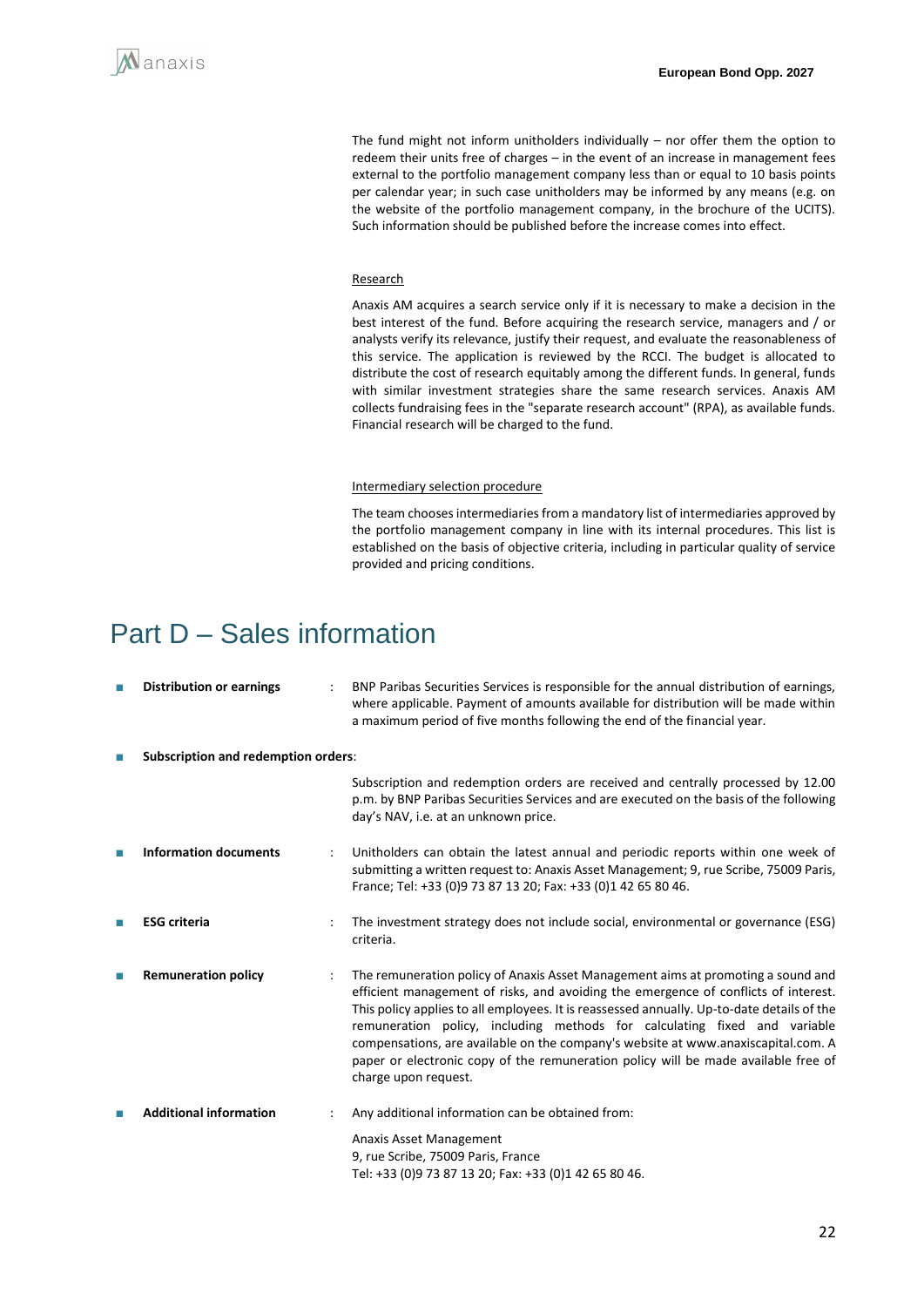## <span id="page-22-0"></span>Part E – Investment rules

The Fund is subject to investment rules applicable to UCITS subject to European Directive 2009/65/EC. These investment rules are referred to in the French Monetary and Financial Code. Amendments to the French Monetary and Financial Code will be applied in accordance with applicable laws and regulations.

Subscribers should note that Point IV of Article R.214-21 of the French Monetary and Financial Code exempts the fund from the 5%-10%-40% rule referred to in Points I and II of Article R.214-21 of the same Code. In particular, the fund may invest up to 35% of its assets in securities issued by a given entity if said securities are issued or guaranteed by an OECD Member State, by a local authority of an EU Member State or of a State party to the European Economic Area agreement, or by an international public agency to which one or more EU member states or States party to the European Economic Area agreement belong, or if the securities are issued by CADES (*Caisse d'amortissement de la dette sociale*).

## <span id="page-22-1"></span>Part F – Overall risk

The method used to calculate the overall risk (including exposure via forward financial instruments) is the commitment calculation method.

## <span id="page-22-2"></span>Part G – Asset valuation rules

The annual financial statements are presented in the format provided for by CRC (French Accounting Regulation Committee) Regulation No. 2003-02 of 2 October 2003 on the accounting principles applicable to UCITS, amended by CRC Regulation No. 2005-07 of 3 November 2005 ratified by the Ministerial Decree of 26 December 2005.

## 1. Asset valuation rules

The fund complies with the accounting rules set forth by the regulations in force, including in particular the accounting principles applicable to UCITS. The portfolio's value is determined on each NAV calculation date and on the balance sheet date, in accordance with the rules given below. The terms of application are explained in the notes to the annual financial statements. The valuation is based on closing prices.

Transferable securities traded on a regulated market are valued at the closing price on the reference market. Where there is a bid-ask price range, particularly in the case of corporate bonds comprising a significant portion of the Fund's allocation, the price used will be the average of these two prices (valuation at the mid-price).

Negotiable debt securities and similar securities that are not subject to significant transactions are valued according to an actuarial method using the interest rate of equivalent or similar securities and adjusted, where applicable, for a gap representative of the features of the security being valued.

However, in the absence of specific sensitivity, negotiable debt securities with a residual lifespan of less than three months are valued using the straight line method: the premium/discount is amortised over the remaining number of days to maturity. If they are acquired less than three months prior to maturity, the interest and premium/discount are calculated using the straight line method.

UCITS and other investment funds are valued either at the last known NAV or at the last known quoted price on the valuation date.

For deposits and borrowings, the amount of the commitment earns interest in accordance with the contractual terms and conditions.

Forward financial instruments traded on a regulated market are valued on the basis of settlement prices on the valuation date for futures and on the basis of closing prices on the valuation date for options.

Forward financial instruments traded over the counter are marked to market according to the conditions set forth by the portfolio management company and presented in the notes to the annual financial statements.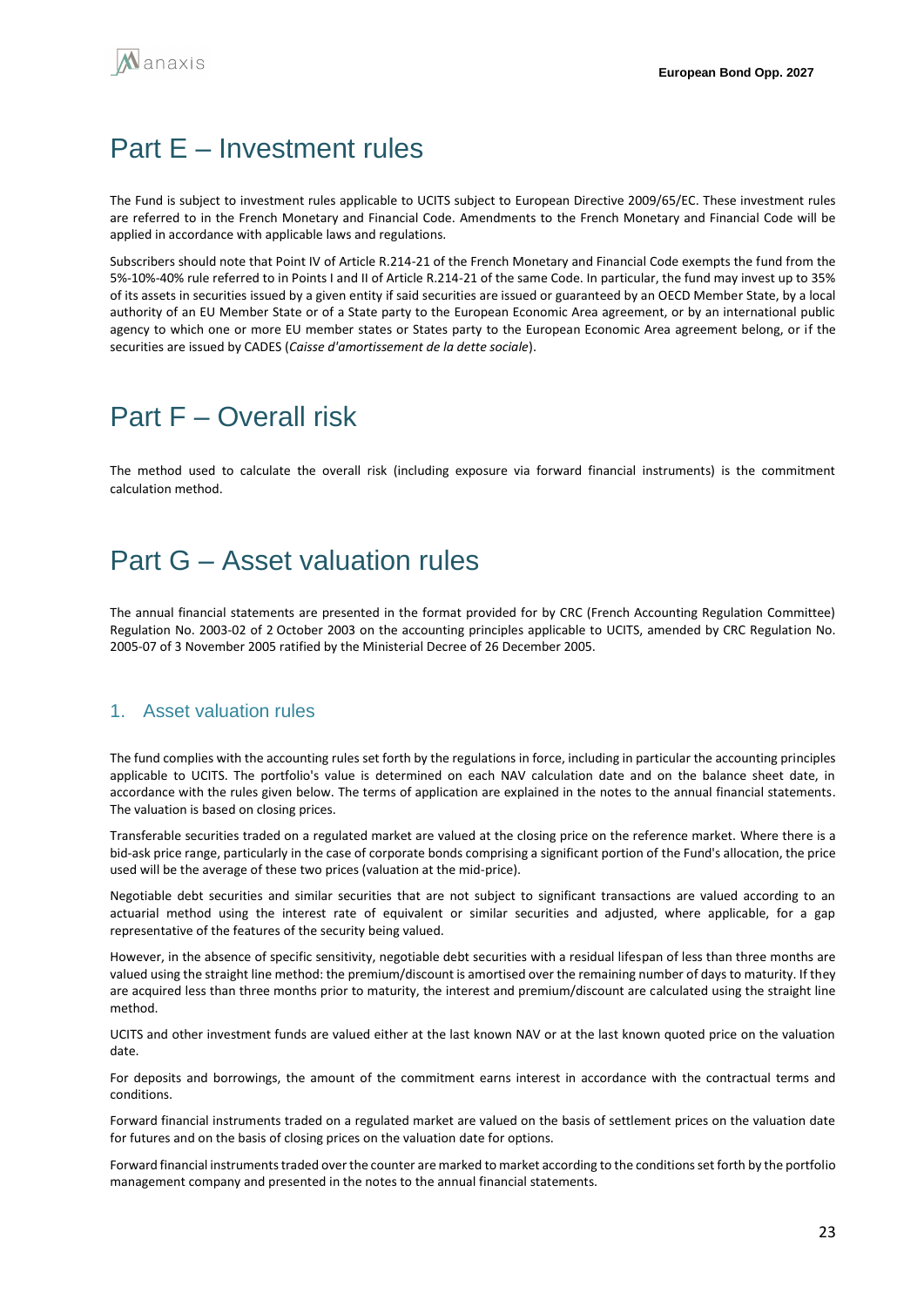

Financial instruments whose prices are not observed on the valuation date or whose prices have been corrected are valued at their probable trading value under the responsibility of the portfolio management company. These valuations and their justification are transmitted to the statutory auditor when it conducts its controls.

## 2. Accounting recognition

The fund has opted for the US dollar as its accounting currency.

Transaction fees are recognised excluding expenses.

Fixed income is recognised using the redeemed coupon method.

Interest accrued on the weekend is recognised on the basis of the previous NAV.

## <span id="page-23-0"></span>Part H - Remuneration

The remuneration policy of the Management Company is compatible with sound and efficient risk management and does not encourage risk-taking that would be incompatible with the risk profiles, the regulations or the constitutional documents of the UCITS that the Management Company manages. The remuneration policy is consistent with the business strategy, objectives, values and interests of the Management Company and the UCITS it manages and those of the investors in these UCITS, and includes measures to avoid conflicts of interest.

The Management Company's staff receives a remuneration comprising a fixed and a variable component, duly balanced, subject to annual review and based on individual or collective performance. The principles of the remuneration policy are reviewed on a regular basis and adapted to regulatory developments. Details of the remuneration policy are available on the following website: www.anaxiscapital.com or free of charge from the management company on request.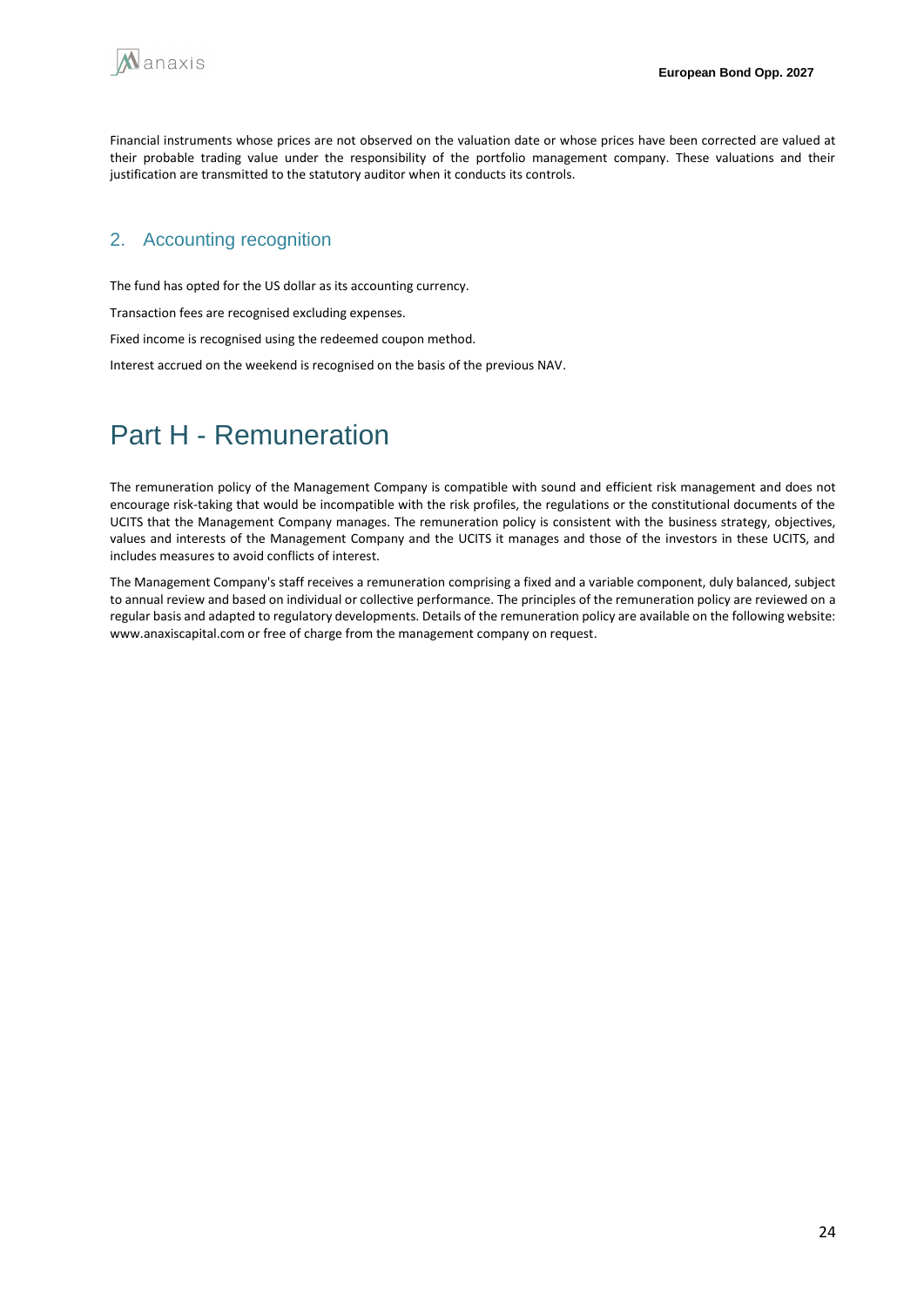<span id="page-24-0"></span>

## FUND RULES

## EUROPEAN BOND OPP. 2027

## <span id="page-24-1"></span>Section A – Assets and units

## Article 1 – Co-ownership units

Co-ownership rights are expressed in units, with each unit corresponding to the same fraction of the fund's assets. Each unitholder enjoys co-ownership of the fund's assets in proportion to the number units held.

The term of the fund is 99 years as from its incorporation, except in the event of early winding-up or extension, as provided for in these Fund Rules.

#### **Unit categories**

The features of the different unit categories and their terms of eligibility are set forth in the fund prospectus.

The different unit categories may:

- be subject to different distribution of earnings schemes (distribution or capitalisation);
- be denominated in different currencies;
- incur different management fees;
- incur different subscription and redemption fees;
- have a different nominal value;
- be systematically subject to partial or full risk hedging, as defined in the prospectus. Hedges are carried out via financial instruments aimed at minimising the impact of hedging transactions on the fund's other unit categories;
- be reserved for one or more promotion networks.

#### **Combination or division of units**

The fund may combine or divide units.

#### **Fractional units**

Units may be divided into thousandths of units (referred to as fractional units) at the discretion of the portfolio management company's Management Committee.

The provisions of the Fund Rules governing the issuance and redemption of units are also applicable to fractional units, whose value will always be proportionate to the value of the unit they represent. All other provisions of the Fund Rules pertaining to units apply to fractional units without it being necessary to specify this, unless otherwise indicated.

Finally, the portfolio management company's Management Committee may, at its own discretion, divide units by creating new units that are allocated to unitholders in exchange for their old units.

## Article 2 – Minimum amount of assets

Units may not be redeemed if the fund's assets fall below EUR 300,000; where the assets remain below EUR 300,000 for thirty days, the portfolio management company shall take the necessary steps to liquidate the fund in question, or shall carry out one of the operations referred to in Article 411-16 of the AMF General Regulations (fund transfer).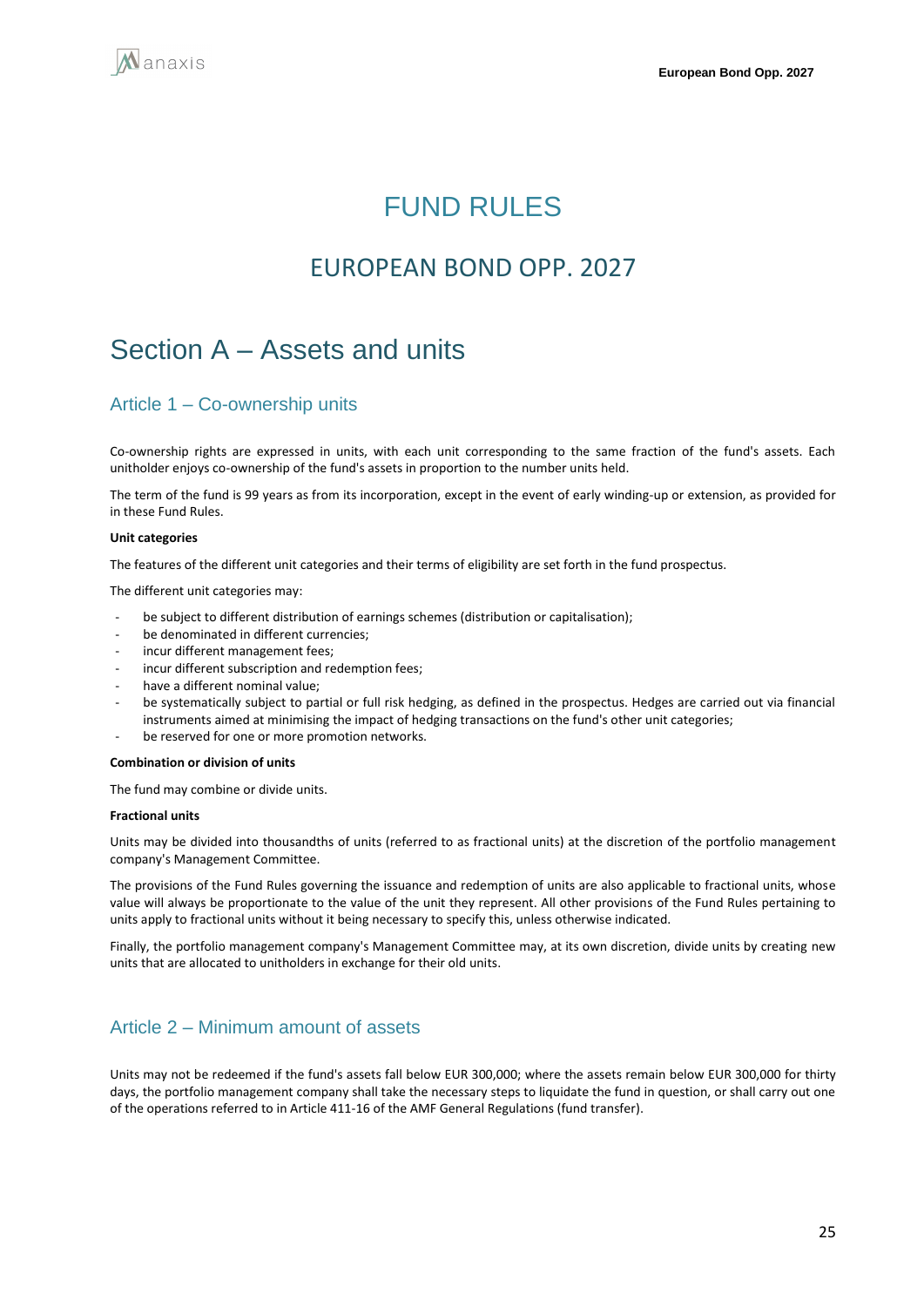

### Article 3 – Issuance and redemption of units

Units may be issued at any time at the unitholders' request, on the basis of their net asset value plus subscription fees, where applicable.

Redemptions and subscriptions are carried out under the terms and conditions defined in the prospectus.

Mutual fund units may be admitted for trading according to the regulations in force.

Subscriptions must be fully paid-up on the NAV calculation date. They may be settled in cash and/or financial instruments. The portfolio management company reserves the right to reject any proposed securities and, to this end, has a period of seven days from their date of deposit to render its decision. If approved, the contributed securities are valued according to the rules established in Article 4 and the subscription is carried out on the basis of the first NAV following the approval of the securities in question.

Redemptions may be made in cash and/or in securities. If the redemption in securities corresponds to a representative proportion of the assets in the portfolio, then only the written agreement signed by the holder must be obtained by the UCITS or the management company. Where the redemption does not correspond to a representative proportion of the assets in the portfolio, all holders must signify their written agreement authorising the holder to redeem his or her units against certain specific assets, as explicitly defined in the agreement.

However, if due to exceptional circumstances the redemption calls for the prior realisation of the assets comprising the fund, this period may be extended but may not exceed 30 days.

With the exception of inheritance or inter-vivos gifts, the sale or transfer of units between unitholders, or between unitholders and third parties, is deemed to be a redemption followed by a subscription; for third parties, the amount of the sale or transfer must, where applicable, be supplemented by the beneficiary to reach the amount of the minimum initial subscription required by the prospectus.

In accordance with Article L. 214-8-7 of the French Monetary and Financial Code, the redemption of units by the fund, as well as the issuance of new units, may be temporarily suspended by the portfolio management company when called for by exceptional circumstances and in the unitholders' best interest.

Where the fund's net assets fall below the amount established by the regulations, no units may be redeemed.

Minimum terms of subscription may be set in accordance with the conditions provided for in the prospectus.

The fund may cease issuing units pursuant to the third paragraph of Article L. 214-8-7 of the Monetary and Financial Code, provisionally or definitively, partially or totally, in objective situations resulting in the closure of subscriptions such as a maximum number of units issued, a maximum amount of assets attained or the expiry of a specified subscription period. The triggering of this tool will be the subject of information by any means of the existing holders concerning its activation, as well as the threshold and the objective situation that led to the decision of partial or total closure. In the case of a partial closure, this information by any means will specifically specify the terms and conditions under which existing holders may continue to subscribe for the duration of such partial closing. Unitholders are also informed by any means of the decision of the UCITS or the management company to either terminate the total or partial closing of subscriptions (when passing under the triggering threshold), or not to put an end to it (in the event of a change of threshold or a change in the objective situation leading to the implementation of this tool). A change in the objective situation invoked or the triggering point of the tool must always be made in the interests of the unitholders. Information by any means specifies the exact reasons for these changes.

## Article 4 – Calculation of net asset value

The net asset value of units is calculated according to the valuation rules presented in the prospectus.

Contributions in kind may only consist of securities or contracts approved to comprise the fund's assets; they are valued in accordance with the valuation rules applicable to the calculation of the net asset value.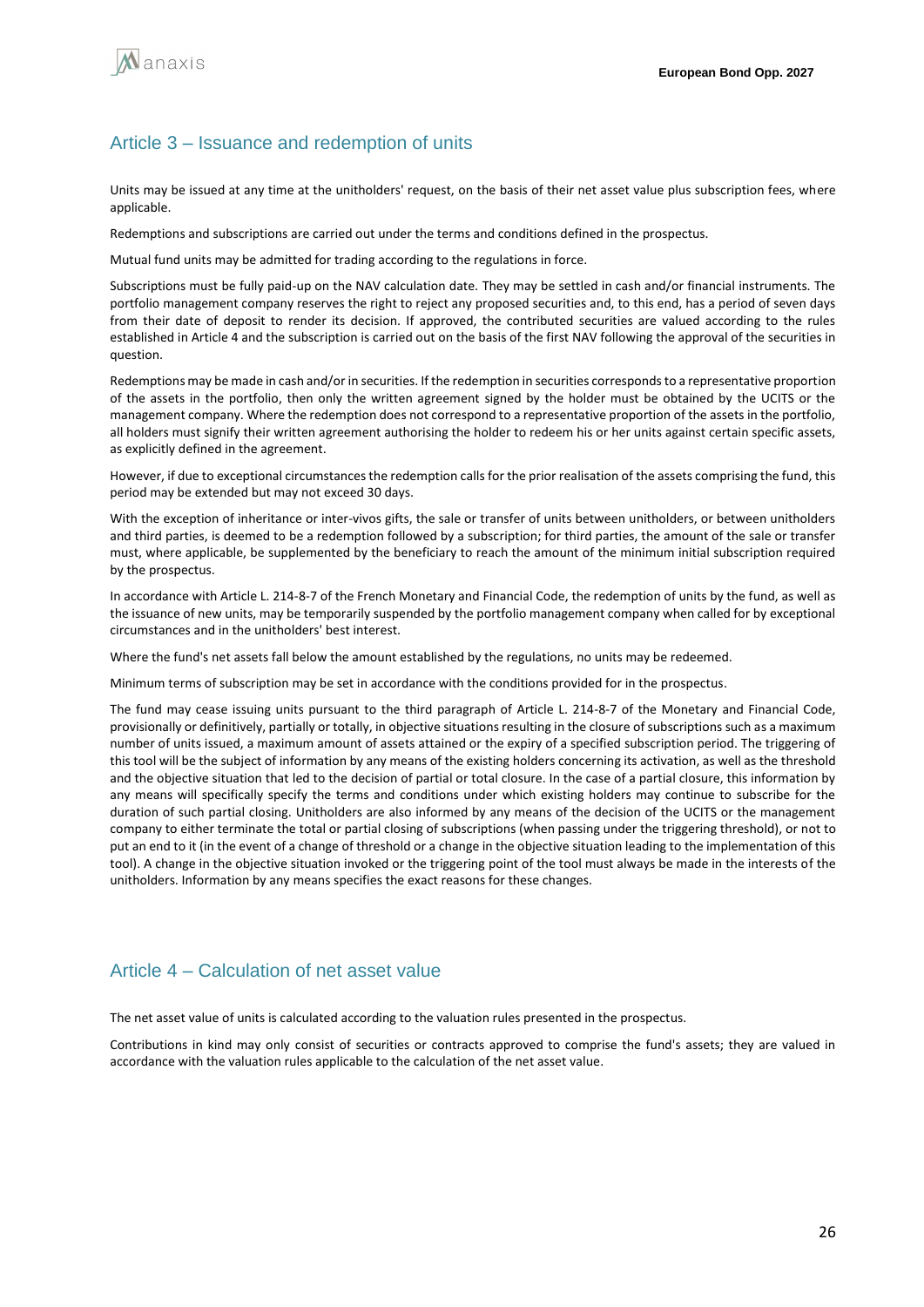## <span id="page-26-0"></span>Section B – Fund operation

## Article 5 – Portfolio management company

The fund is managed by the portfolio management company in accordance with the strategy defined for the fund.

The portfolio management company acts exclusively in the unitholders' interests at all times and is exclusively entitled to exercise the voting rights attached to the securities in the fund.

## Article 5b – Rules of operation

The instruments and deposits eligible for inclusion in the fund's assets, as well as the investment rules, are described in the prospectus.

## Article 6 – Custodian

The custodian carries out its duties in accordance with the laws and regulations in force and the duties contractually defined by the portfolio management company. It must also ensure the legitimacy of the decisions taken by the portfolio management company. Where applicable, it must take any provisional measures deemed useful. The custodian notifies the AMF of any dispute with the portfolio management company.

## Article 7 – Statutory auditor

A statutory auditor is designated for six financial years, with the approval of the AMF, by the portfolio management company's governance body.

The statutory auditor certifies the accuracy and fairness of the financial statements.

Its term may be renewed.

The statutory auditor is required to notify the AMF in a timely manner of any event or decision concerning the fund that comes to its attention in the course of performing its duties which might:

- 1. constitute a breach of the legal or regulatory provisions applicable to the fund and liable to have significant impacts on its financial situation, income or assets;
- 2. jeopardise the conditions or continuity of its operation;
- 3. lead to the formation of reservations or the refusal to certify the financial statements.

Asset valuations and the determination of exchange rates used in transformation, merger or spin-off transactions are carried out under the statutory auditor's authority.

It assesses any contribution in kind under its responsibility.

It verifies the composition of the fund's assets and other items prior to publication.

The statutory auditor's fees are agreed upon between the statutory auditor and the portfolio management company's Board of Directors or Executive Board based on an audit plan defining the due diligence reviews deemed necessary.

It attests to situations used as a basis for the distribution of interim dividends.

Its fees are included in management fees.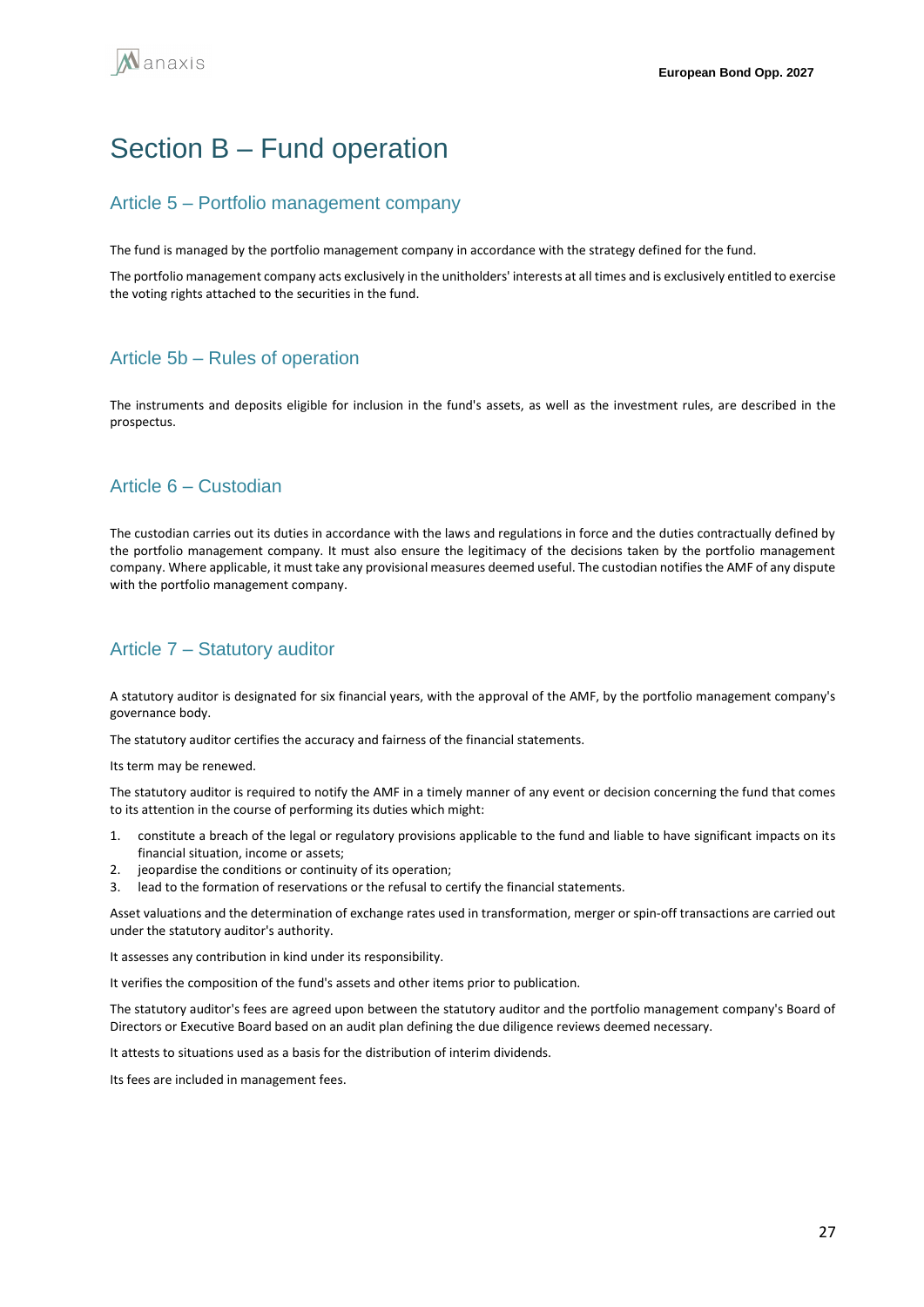

### Article 8 – Financial statements and management report

At the end of each financial year, the portfolio management company prepares the financial statements and a fund management report for the financial year ended.

The portfolio management company prepares the inventory of the fund's assets at least once per half-year under the custodian's supervision.

The portfolio management company provides these documents to the unitholders within four months of the end of the financial year and notifies them of the amount of income to which they are entitled: these documents are either transmitted by post at the unitholders' express request or placed at their disposal at the offices of the portfolio management company.

## <span id="page-27-0"></span>Section C – Allocation of amounts available for distribution

### Article 9 – Conditions for the allocation of amounts available for distribution

Net income for the financial year is equal to the total interest payments, arrears, dividends, premiums and prizes, directors' fees and any income related to securities comprising the fund's portfolio, plus income from temporarily available amounts and minus management fees and borrowing costs.

Amounts available for distribution by a fund are comprised of:

- 1. Net income plus retaining earnings and plus or minus the balance of the income accrual account;
- 2. Capital gains generated, net of fees, minus capital losses generated, net of fees, during the financial year, plus similar net capital gains generated during previous financial years that were not subject to distribution or capitalisation, plus or minus the balance of the capital gains accrual account.

The amounts mentioned in (1) and (2) above may be distributed in part or in whole, independently of one another. Payment of amounts available for distribution are made within a maximum period of five months following the end of the financial year.

The portfolio management company decides on the distribution of earnings.

## <span id="page-27-1"></span>Section D – Mergers, spin-offs, winding-up, liquidation

### Article 10 - Mergers – Spin-offs

The portfolio management company may either contribute some or all of the fund's assets to another fund, or split the fund into one or more other funds.

Such mergers or spin-offs may only be carried out after the unitholders have been duly notified.

They give rise to the issuance of a new certificate attesting to the number of units held by each unitholder.

### Article 11 – Winding-up – Extension

If the fund's assets remain below the amount established in Article 2 herein for thirty days, the portfolio management company notifies the AMF and proceeds to wind up the fund, unless it is merged with another fund.

The portfolio management company may wind up the fund early; in such case it notifies the unitholders of its decision and, as from this date, no more subscription or redemption requests are accepted.

The portfolio management company also winds up the fund in the event all of its units are redeemed, or if the custodian resigns from its duties, where no other custodian has been designated, or upon the expiry of the fund, unless its term is extended.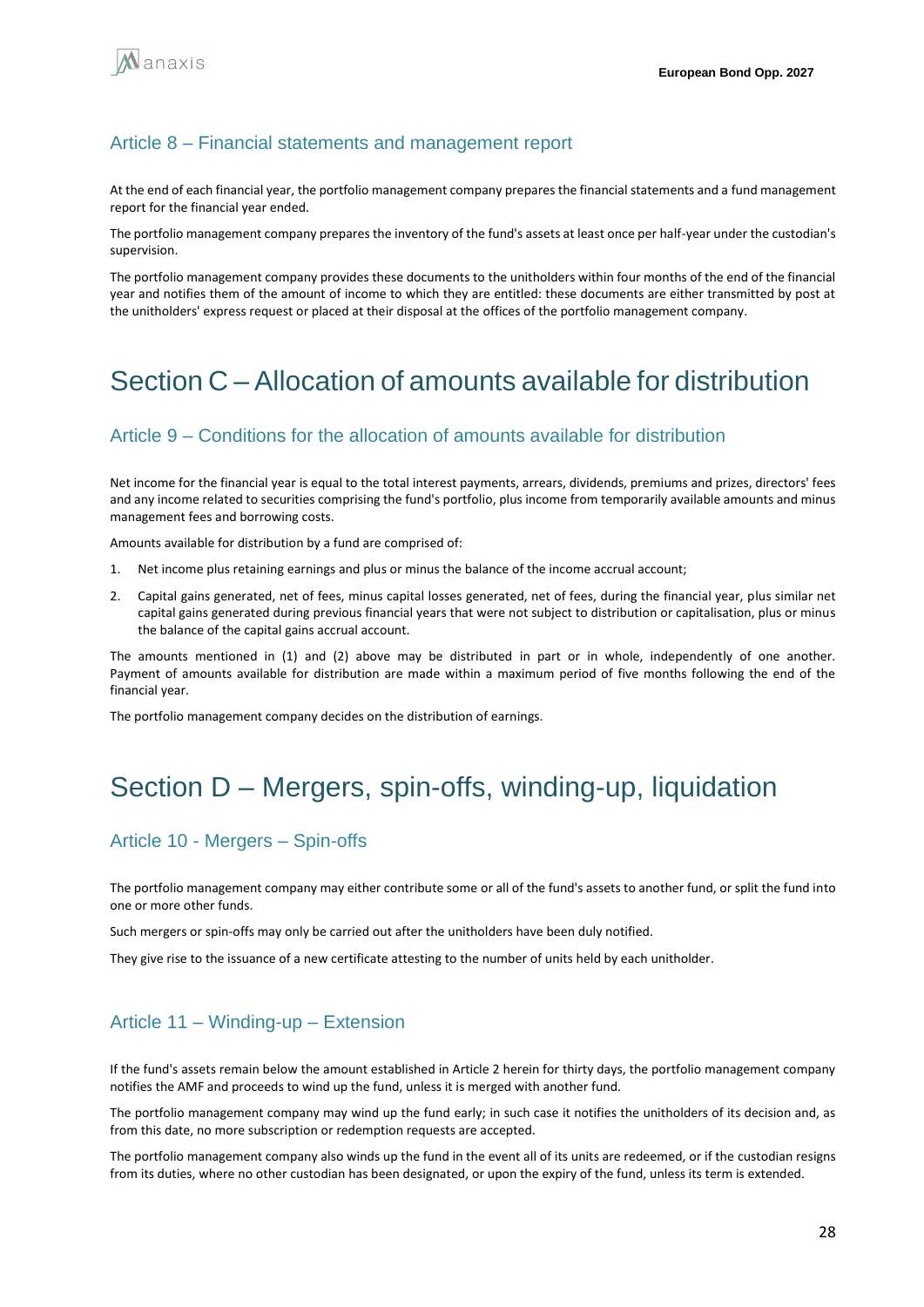

The portfolio management company notifies the AMF by post of the date and winding-up procedure selected. It then submits the statutory auditor's report to the AMF.

The term of the fund may be extended by the portfolio management company, in agreement with the custodian. Its decision must be taken at least 3 months prior to the projected expiry of the fund, and both the AMF and the unitholders must be duly notified.

## Article 12 - Liquidation

If the fund is wound up, the portfolio management company assumes the role of liquidator; failing that, the liquidator is designated by the court at the request of any interested party. To this end, the liquidator is invested with the broadest powers to realise the fund's assets, pay any creditors and divide up the available balance between the unitholders, in cash or securities.

The statutory auditor and the custodian continue to exercise their duties until the liquidation is complete.

## <span id="page-28-0"></span>Section E – Disputes

### Article 13 - Jurisdiction - Election of domicile

Any disputes related to the fund arising during its operation or liquidation, either between the unitholders, or between the unitholders and the portfolio management company or custodian, are subject to the jurisdiction of the competent courts.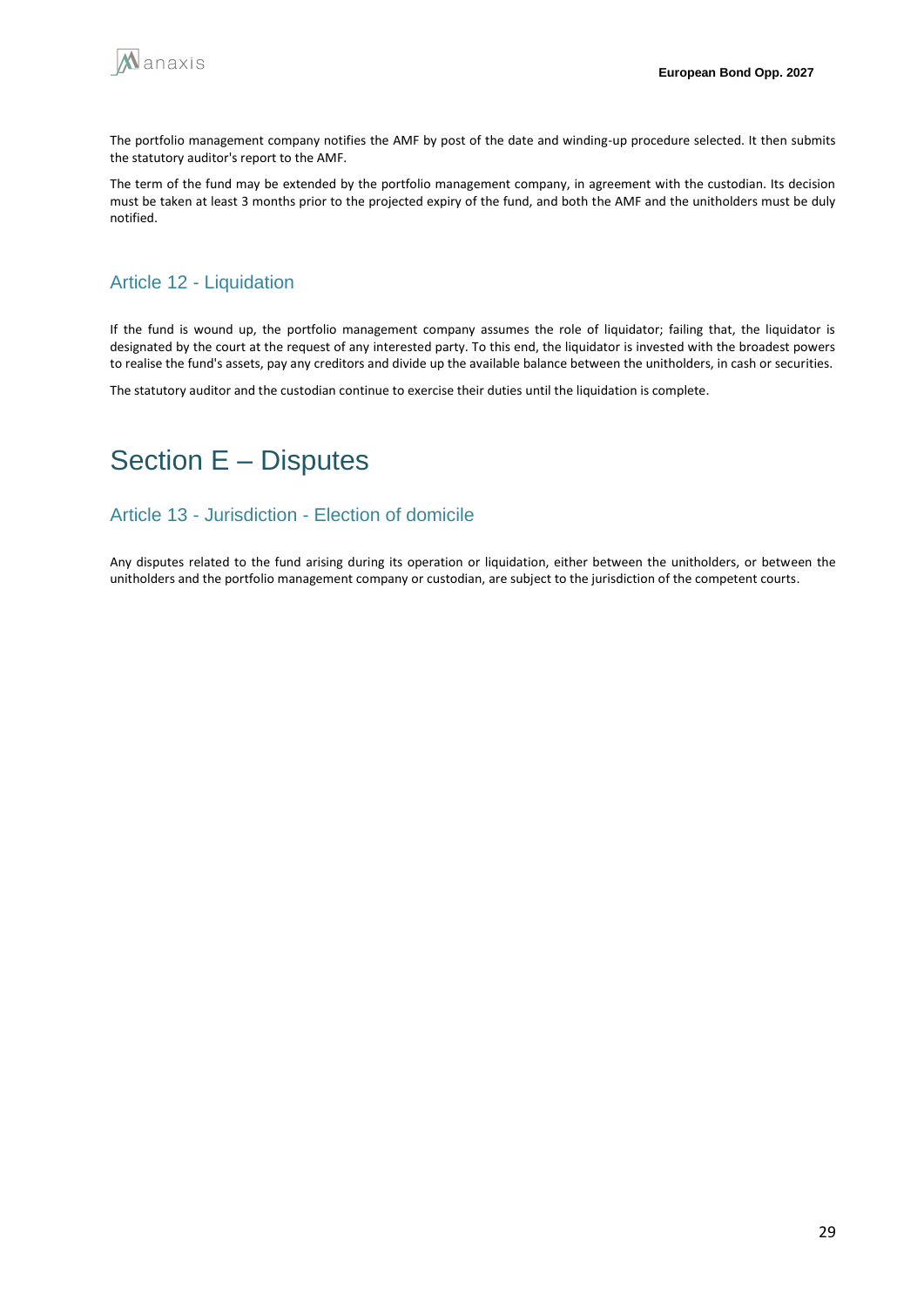# <span id="page-29-0"></span>INFORMATION FOR INVESTORS IN SWITZERI AND

## **Representative**

The representative in Switzerland is ACOLIN Fund Services AG, Leutschenbachstrasse 50, CH-8050 Zurich, Switzerland.

## Paying agent

The paying agent in Switzerland is the Banque Cantonale Vaudoise, 14, Place St-François, 1003 Lausanne.

### Place where the relevant documents may be obtained

The relevant documents such as the prospectus, the key investor information document (KIIDs), the statutes or the fund contract as well as the annual and semi-annual reports may be obtained free of charge from the representative in Switzerland.

## **Publications**

Publications in respect of the investment fund will occur in Switzerland on the electronic platform of "fundinfo AG" (www.fundinfo.com). In particular, such publications include essential information for investors such as substantial amendments to the prospectus as well as the liquidation of the investment fund.

The issue and the redemption prices or the net asset value together with a footnote stating "excluding commissions" will occur daily on the electronic platform of "fundinfo AG" (www.fundinfo.com).

## Payment of retrocessions and rebates

The investment fund respectively the fund management company and its agent may pay retrocessions as remuneration for distribution activity in respect of the investment fund units in or from Switzerland. This remuneration may be deemed payment for the following services in particular:

- Handling subscriptions and redemptions;
- Providing updated legal and marketing documents;
- Providing access, or procedure of access to legal mandatory publications, or any publications of other nature;
- Clarifying any doubt and answer to the investors' specific questions regarding the products or the managing company;
- Contacting on a regular basis the investors to ensure the suitability of the products and services offered;
- Perform the necessary checks relatively to the "Know Your Customer" process and requirements;
- Perform trainings on client advisors regarding the products.

Retrocessions are not deemed to be rebates even if they are ultimately passed on, in full or in part, to the investors.

The recipients of the retrocessions must ensure transparent disclosure and inform investors, unsolicited and free of charge, about the amount of remuneration they may receive for distribution.

On request, the recipients of retrocessions must disclose the amounts they actually receive for distributing the investment fund of the investor concerned.

The investment fund respectively the fund management company and its agents do not pay any retrocessions to third parties as remuneration for distribution activity in respect of the investment fund units in or from Switzerland.

## Place of performance and jurisdiction

The place of performance and the place of jurisdiction are at the registered office of the Swiss Representative in respect of the units distributed in or from Switzerland.

### Language

For the interpretation of the prospectus in Switzerland, the French-language version shall be biding.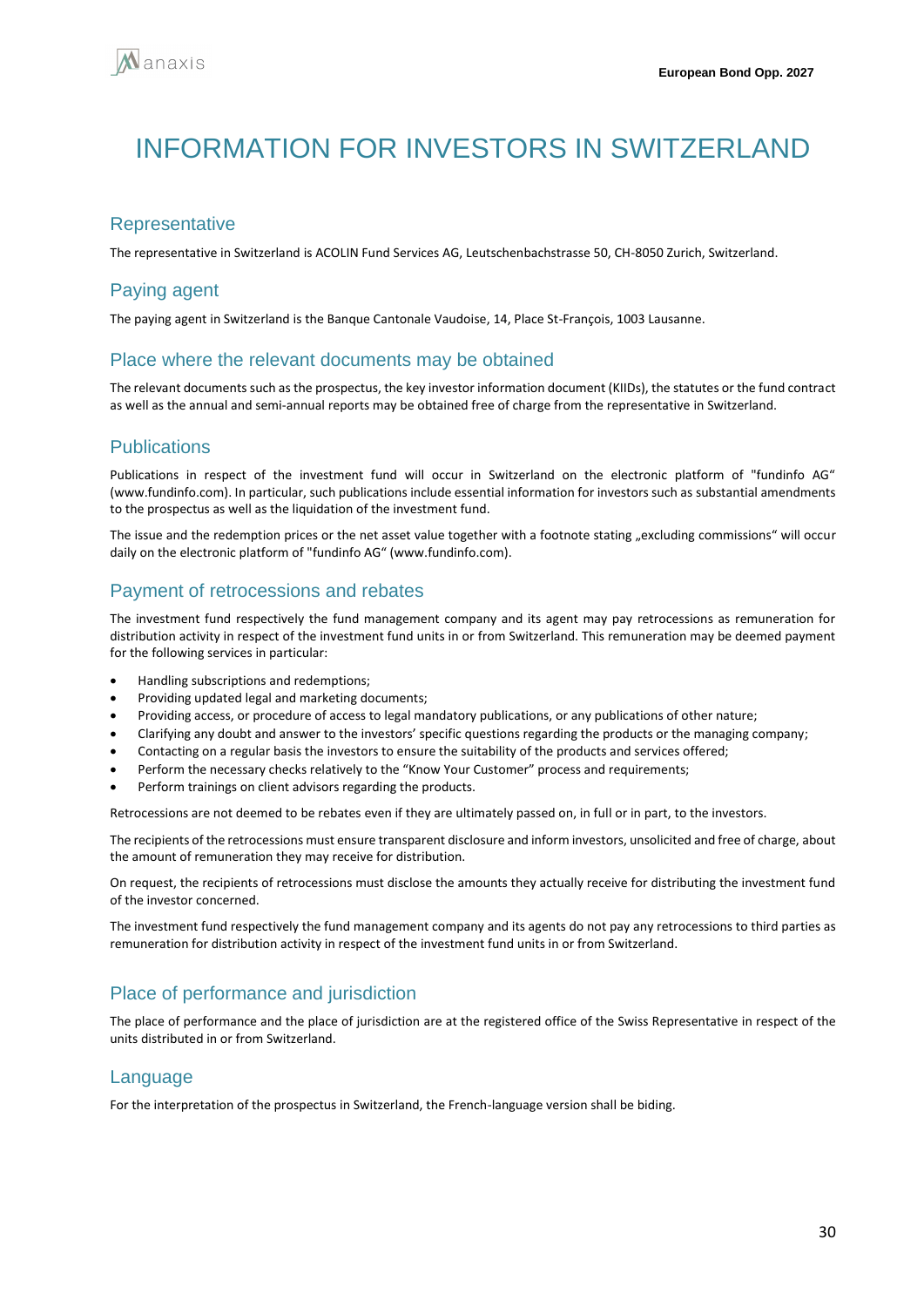# <span id="page-30-0"></span>INFORMATION FOR INVESTORS IN GERMANY

## Authorisation for distribution

Anaxis Asset Management has indicated its intention to sell units of the Fund in Germany and is authorised for public distribution since the conclusion of the notification process.

## Information agent

The information agent is:

ANAXIS AM 9, rue Scribe 75009 Paris, France

The prospectus, the key investor information document, the fund rules, and the audited annual and unaudited semi-annual reports of the investment fund are available free of charge and on durable medium from the information agent.

Furthermore, the information on subscription and redemption prices of the investment units are available from the information agent.

## **Publications**

The issue and redemption prices of the investment units as well as any notices to investors are published in the Federal Republic of Germany on www.anaxiscapital.com/de/.

In the cases listed by §298 (2) of the KAGB law, the unitholders will be additionally informed by means of a durable medium in accordance with §167 of the KAGB law.